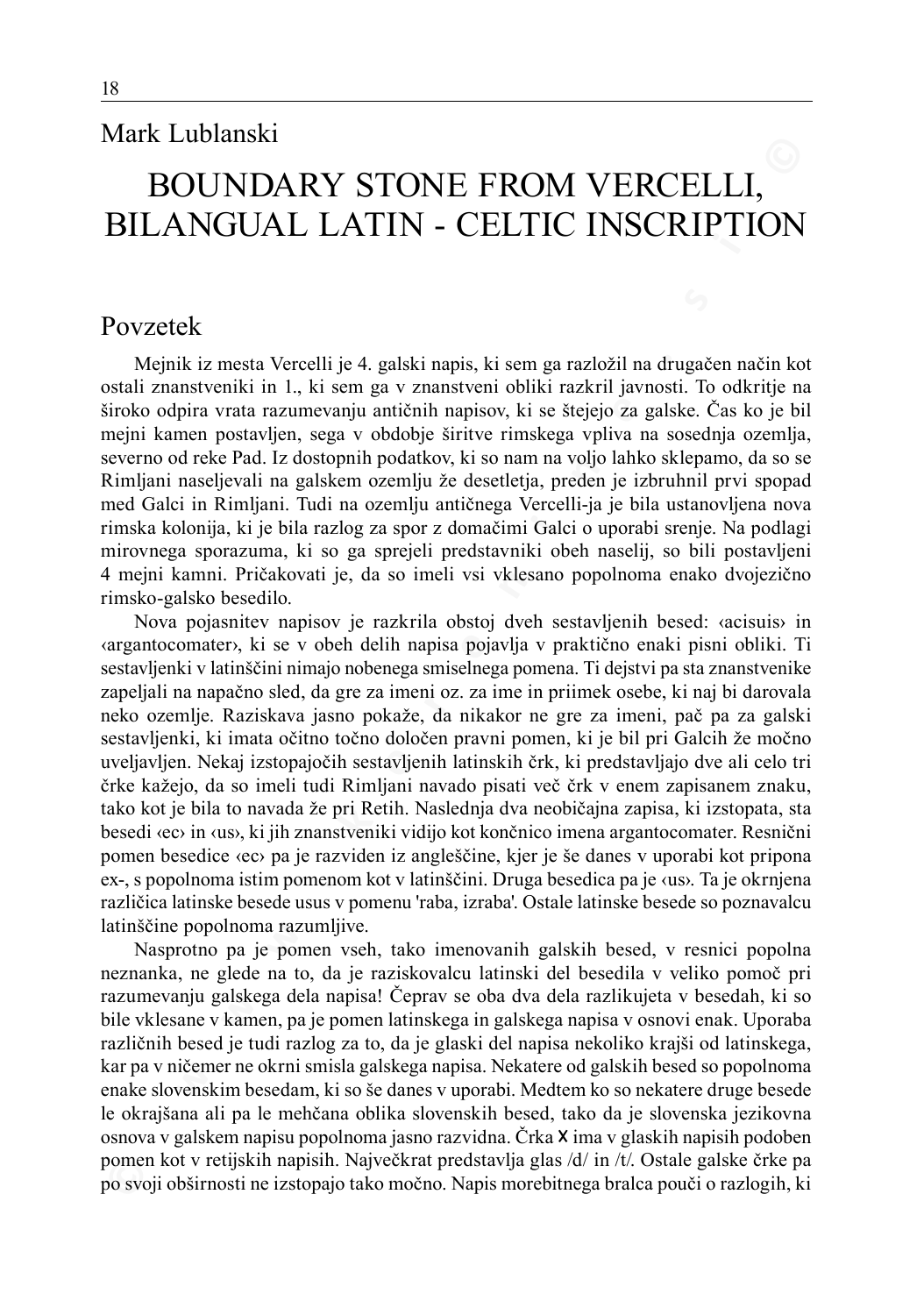so privedli do postavitve mejnih kamnov. Pred bogom in ljudmi ga opozarja do kod sega meja posesti in ga svari naj se vzdrži morebitnih neprimernih dejanj. Razen ene besede od tistih, ki so vklesane v mejni kamen, so vse ostale v slovenskem jeziku še vedno v uporabi. Bodisi v knjižnem jeziku, bodisi v narečjih.

Angleški izraz Slovene ne gre mešati z novodobno besedo Slav, Slavic nastalo v 19. stoletju, ali s kako od različic ruskega ali srbskega jezika. Galski jezik obravnavanega napisa je nedvomno isti jezik, kot ga Slovenci govorijo še dandanes.

### Introduction

**© w w w . k o r e n i n e . s i ©** A Boundary stone was found in 1960 by the bank of the Sesia River, in the north Italian town of Vercelli. Maybe the original Gaulish name was closer to the name Versey /vərsèj/, which is in use by the speakers of the local dialect. The pronounce /vərsèj/ is very close to the village name Veržej in the eastern Slovenia. The boundary was set up to mark the limit between two settlements in quarrel upon land exploitation. The stone is the most interesting for its bilingual inscription in Latin and Gaulish language, which undoubtedly shows generally the same context in both languages. Irrespectively of the help of the Latin inscription, the Gaulish part of inscription stayed a mystery, waiting to be explained. The story about the boundary stone goes back to the mid-2<sup>nd</sup> century BC. To understand happening more clearly, the historical background of those Gaulish lands should be surveyed. It is believed that the town, the capital of the Libici tribe, was founded around the year 600 BC. By the time of the Roman occupation its name was Vercellae (Vercelum). Nearby a great battle held in 101 BC, in which Gaius Marius defeated the Cimbri and the Teutones and conquest their land. Latin colony was established after 89 BC, while it was raised to municipium after 49 BC. From the data we have it is clear, that the Romans had been colonizing the Gaulish land yet decades before the first war between Romans and Gauls of this area broke up. This fact indicate that the Gauls had been hardly tolerated the Roman colonization on their land. The presumption leads to conclusion that setting the Roman colonies on the Gaulish land was enforced to them, by different deceptions or false oaths. As it is the case in our days, the strongest party is seeking a motive to start a quarrel, which could be a reason for intervention and to permanent occupation. On the territory of the ancient Vercelli in the year 141 BC, there was an aboriginal Gaulish settlement on one side, and a newly erected Latin colony, which come in conflict about the land use. Possibly there had been some serious combats, before the treaty between both sides was confirmed. Based on the agreement, four boundary stones had been erected to warn and to prevent a further conflicts. It is anticipated that all four stones was carved in the same text. The text agreed is bilingual, a Latin – Gaulish kind, what is the main reason for a presumption, that we deal with a multi-national environment. The Latin text is inscribed in the first place. Below the Latin text, we can find a Gaulish variety of inscription, which is generally of the same context. It is inscribed in a little smaller letters, which in a combination of a secondary position could indicate a Latin superiority over the Gauls of the time.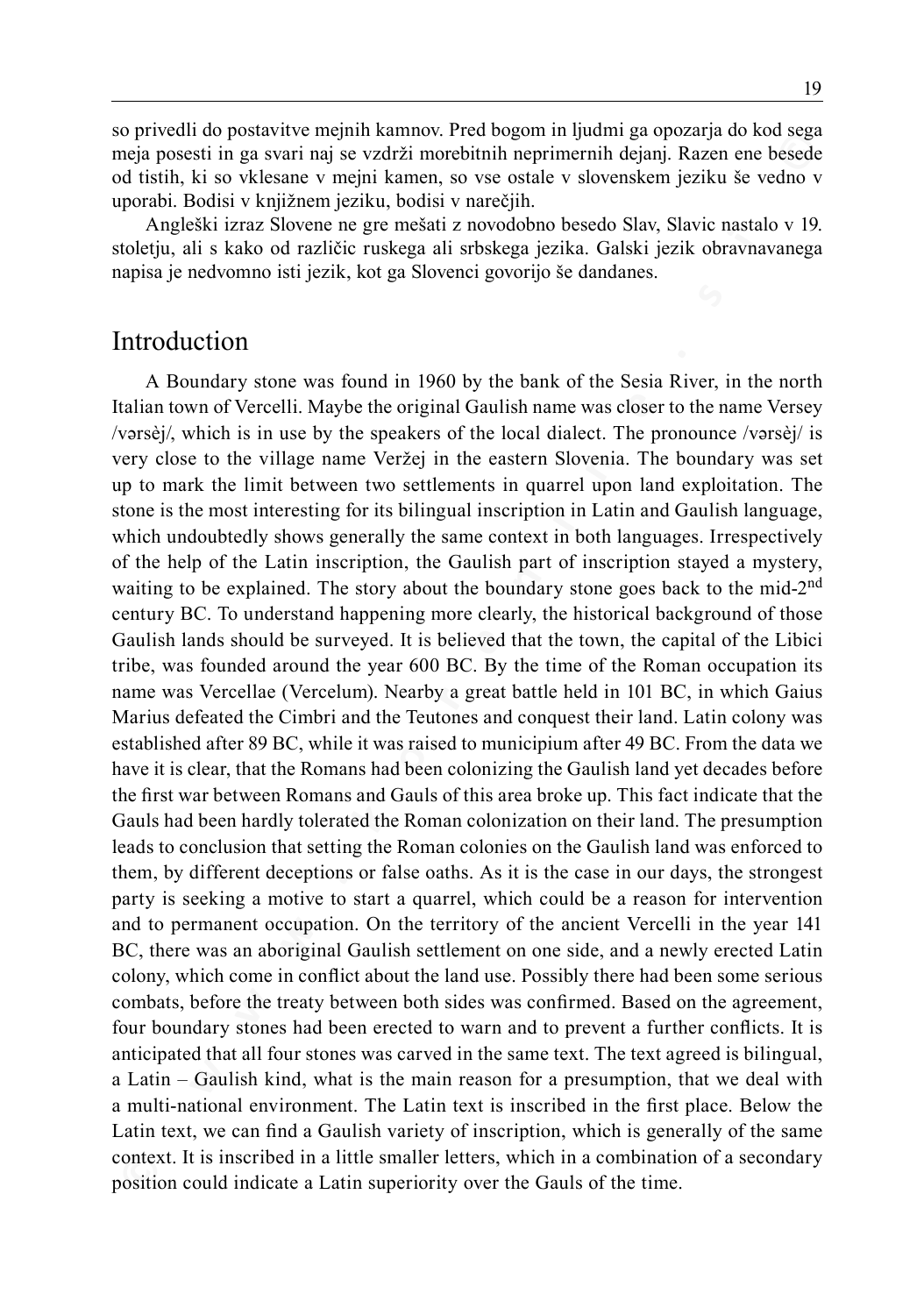# Basic Data

| Dasiy Data           |                                                                                                                                                                                                                                                                                                                                                                                                                                                                                            |
|----------------------|--------------------------------------------------------------------------------------------------------------------------------------------------------------------------------------------------------------------------------------------------------------------------------------------------------------------------------------------------------------------------------------------------------------------------------------------------------------------------------------------|
| Object:              | abuttal (boundary stone)                                                                                                                                                                                                                                                                                                                                                                                                                                                                   |
| Size:                | 70 x 149 cm                                                                                                                                                                                                                                                                                                                                                                                                                                                                                |
| Period:              | 141 BC; $150 - 31$ BC <sup>[1]</sup> , $100 - 47$ <sup>[2]</sup> BC, $50 - AD$ 399 BC <sup>[3]</sup>                                                                                                                                                                                                                                                                                                                                                                                       |
| Craftsmanship:       | Engraved                                                                                                                                                                                                                                                                                                                                                                                                                                                                                   |
| Site:                | Stone was found along of the river Sesia in 1960, in the eastern part<br>of the town Vercelli. <sup>[1]</sup> Vercelli, /Vërsèj/ in Piedmontese dialect,<br>is positioned exactly 76 km westward from Milano and 76 km to<br>northeast from Torino. It is situated on the broad plain of the River<br>Po in northern Italy, about 250 km westwards from the Adriatic coast.<br>Its elevation is 130 m above the sea level.                                                                 |
| Location (approx.):  | 45°19'52.5"N, 8°26'18.8"E <sup>[2, p.120]</sup>                                                                                                                                                                                                                                                                                                                                                                                                                                            |
| Current location:    | Museum Leone in Vercelli                                                                                                                                                                                                                                                                                                                                                                                                                                                                   |
| Inscription mark:    | $VC-1$ (RIG 2.1)                                                                                                                                                                                                                                                                                                                                                                                                                                                                           |
| Script:              | Lepontic script <sup>[1]</sup> , North Italic Script <sup>[4]</sup>                                                                                                                                                                                                                                                                                                                                                                                                                        |
|                      | Language declared: Latin-Celtic (Lepontic)                                                                                                                                                                                                                                                                                                                                                                                                                                                 |
| Language actual:     | Latin-Slovene                                                                                                                                                                                                                                                                                                                                                                                                                                                                              |
| Starting position:   | Top left                                                                                                                                                                                                                                                                                                                                                                                                                                                                                   |
| Writing direction:   | Dextroverse                                                                                                                                                                                                                                                                                                                                                                                                                                                                                |
| <b>Latin Version</b> |                                                                                                                                                                                                                                                                                                                                                                                                                                                                                            |
|                      |                                                                                                                                                                                                                                                                                                                                                                                                                                                                                            |
| Inscription:         | <b>FINIS</b>                                                                                                                                                                                                                                                                                                                                                                                                                                                                               |
|                      | CAMO <b>·Q</b> EM<br><b>DEDIT-ACISIVS</b>                                                                                                                                                                                                                                                                                                                                                                                                                                                  |
|                      | <b>ARGANOCOMER</b>                                                                                                                                                                                                                                                                                                                                                                                                                                                                         |
|                      | ECVS-COMVNEM                                                                                                                                                                                                                                                                                                                                                                                                                                                                               |
|                      | <b>DEIS-ET-HOMINIB</b>                                                                                                                                                                                                                                                                                                                                                                                                                                                                     |
|                      | VS.ITA.VTI LA ID[ES]                                                                                                                                                                                                                                                                                                                                                                                                                                                                       |
|                      | <b>IIII·STATVTISVN[T]</b>                                                                                                                                                                                                                                                                                                                                                                                                                                                                  |
| Letters:             | 78 monophthongs                                                                                                                                                                                                                                                                                                                                                                                                                                                                            |
| Combined letters:    | 4 diphthongs ( $M = \langle MP \rangle$ , $E = \langle VE \rangle$ , $N = \langle NT \rangle$ , $N = \langle NE \rangle$ )<br>2 triphthongs ( $\overline{M}$ = $\langle \overline{M}$ = $\langle \overline{A}V$ = $\langle \overline{A}V$ = $\langle \overline{A}V$ = $\langle \overline{A}V$ = $\langle \overline{A}V$ = $\langle \overline{A}V$ = $\langle \overline{A}V$ = $\langle \overline{A}V$ = $\langle \overline{A}V$ = $\langle \overline{A}V$ = $\langle \overline{A}V\rangle$ |
| Punctuations:        | 8                                                                                                                                                                                                                                                                                                                                                                                                                                                                                          |
| Transliteration:     | <b>FINIS</b>                                                                                                                                                                                                                                                                                                                                                                                                                                                                               |
|                      | CAMPO·QVEM                                                                                                                                                                                                                                                                                                                                                                                                                                                                                 |
|                      | <b>DEDIT-ACISIVS</b><br><b>ARGANTOCOMATER</b>                                                                                                                                                                                                                                                                                                                                                                                                                                              |

# Latin Version

| Inscription:      | <b>FINIS</b>                                                                                                               |
|-------------------|----------------------------------------------------------------------------------------------------------------------------|
|                   | CAMO·Q <i>EM</i>                                                                                                           |
|                   | <b>DEDITACISIVS</b>                                                                                                        |
|                   | ARGANOCOMER                                                                                                                |
|                   | <b>FCVS</b> -COMVNEM                                                                                                       |
|                   | <b>DEIS-ET-HOMINIB</b>                                                                                                     |
|                   | VS.ITA.VTI LA IDJES]                                                                                                       |
|                   | <b>IIII·STATVTISVN[T]</b>                                                                                                  |
| Letters:          | 78 monophthongs                                                                                                            |
| Combined letters: | 4 diphthongs ( $M = \langle MP \rangle$ , $V = \langle VE \rangle$ , $N = \langle NT \rangle$ , $N = \langle NE \rangle$ ) |
|                   | 2 triphthongs ( $\overline{M} = \langle \overline{M} \rangle$ , $\overline{M} = \langle \overline{A} \rangle$              |
| Punctuations:     | 8                                                                                                                          |
| Transliteration:  | <b>FINIS</b>                                                                                                               |
|                   | CAMPO.OVEM                                                                                                                 |
|                   | <b>DEDIT-ACISIVS</b>                                                                                                       |
|                   | ARGANTOCOMATER                                                                                                             |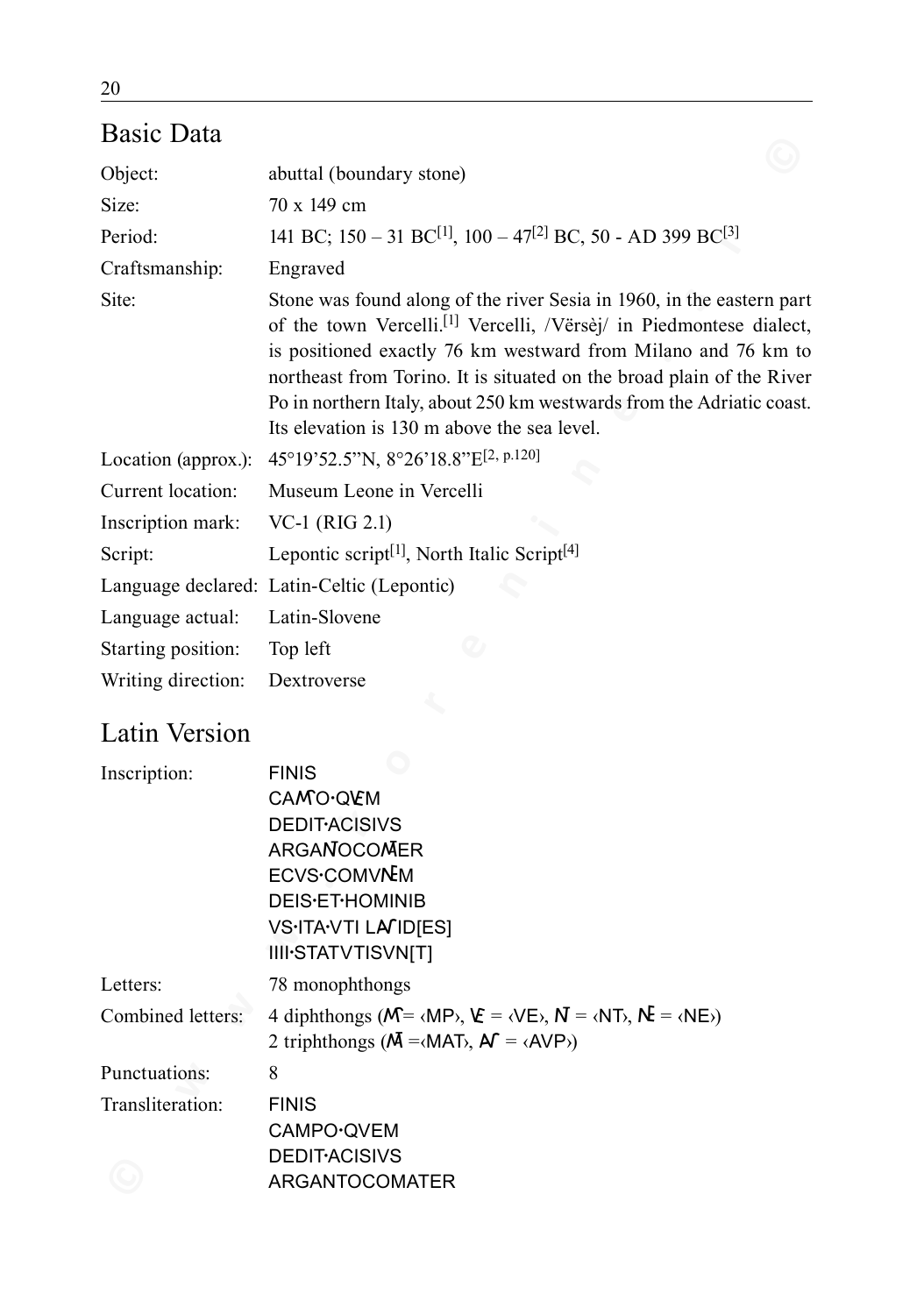|                                    | ECVS-COMVNEM<br><b>DEIS-ET-HOMINIB</b><br>VS.ITA.VTI LAVPID[ES]<br>IIII·STATVTISVN[T]                                                                                                                                                                                       |
|------------------------------------|-----------------------------------------------------------------------------------------------------------------------------------------------------------------------------------------------------------------------------------------------------------------------------|
| Transcription:                     | <b>FINIS</b><br>CAMPO-QUEM<br><b>DEDIT-ACISIUS</b><br><b>ARGANTOCOMATER</b><br><b>ECUS-COMUNEM</b><br><b>DEIS-ET-HOMINIB</b><br>US·ITA·UTI LAUPIDES<br><b>IIII·STATUTISUNT</b>                                                                                              |
| No. of letters:                    | 95                                                                                                                                                                                                                                                                          |
| Word partitions:                   | FINIS. CAMPO QUEM DEDIT ACISIUS ARGANTOCOMATER<br>ECUS COMUNEM DEIS ET HOMINIBUS ITA UTI LAUPIDES<br><b>IIII STATUTI SUNT.</b>                                                                                                                                              |
| No. of words:                      | 17                                                                                                                                                                                                                                                                          |
| <b>Gaulish Version</b>             |                                                                                                                                                                                                                                                                             |
| Inscription:                       | <b>FKI SIOS-FDKFXOKOK</b><br><b>MFXEDRK OS-XODJO</b><br>FOXE MOM-XEVOY<br><b>XOMKOMEV</b>                                                                                                                                                                                   |
| Letters:                           | 48 monophthongs                                                                                                                                                                                                                                                             |
| Combined letters:<br>Semi-letters: | 3 diphthongs<br>To read this part, please click here<br>$3 (· = /)/)$                                                                                                                                                                                                       |
| Transliteration: *                 | AKI SIOS ARKAXOKOK<br><b>MAXEREK OS XORPO</b><br><b>FOXE LXOM XEVOH</b><br><b>XONIKONEV</b><br>$\displaystyle{phantom{s}}$ Transformation of the Gaulish letters to the Latin letters one by one<br>without influence of the contents or explanation of the inscription. If |
|                                    | the Gaulish letter is compounding two letters, the second one is                                                                                                                                                                                                            |
|                                    | To read this part, please click here                                                                                                                                                                                                                                        |
| Transcription: #                   | AKI SIOŚIARKADOKOK<br>MATERJEČ OSIDORPO<br><b>BOŽD E LDOMITEUOX</b><br><b>DONIČONEU</b>                                                                                                                                                                                     |

# Gaulish Version

| Inscription:       | <b>FKI SIOS-FDKFXOKOK</b><br>MEXEDER OS-XODJO<br><b>FOXE NOM-XEVOY</b><br><b>XOMKOMEV</b>                                                                                                                                                                                                                             |
|--------------------|-----------------------------------------------------------------------------------------------------------------------------------------------------------------------------------------------------------------------------------------------------------------------------------------------------------------------|
| Letters:           | 48 monophthongs                                                                                                                                                                                                                                                                                                       |
| Combined letters:  | 3 diphthongs<br>To read this part, please click here                                                                                                                                                                                                                                                                  |
| Semi-letters:      | $3 (t = 1/2)$                                                                                                                                                                                                                                                                                                         |
| Transliteration: * | AKI SIOS ARKAXOKOK<br><b>MAXEREK OS XORPO</b><br><b>FOXE LXOM XEVOH</b><br><b>XONIKONEV</b><br>*Transformation of the Gaulish letters to the Latin letters one by one,<br>without influence of the contents or explanation of the inscription. If<br>the Gaulish letter is compounding two letters, the second one is |

Transcription: # AKI SIOŚIARKADOKOK MATERJEČ OSIDORPO BOŽD E LDOMITEUOχ DONIČONEU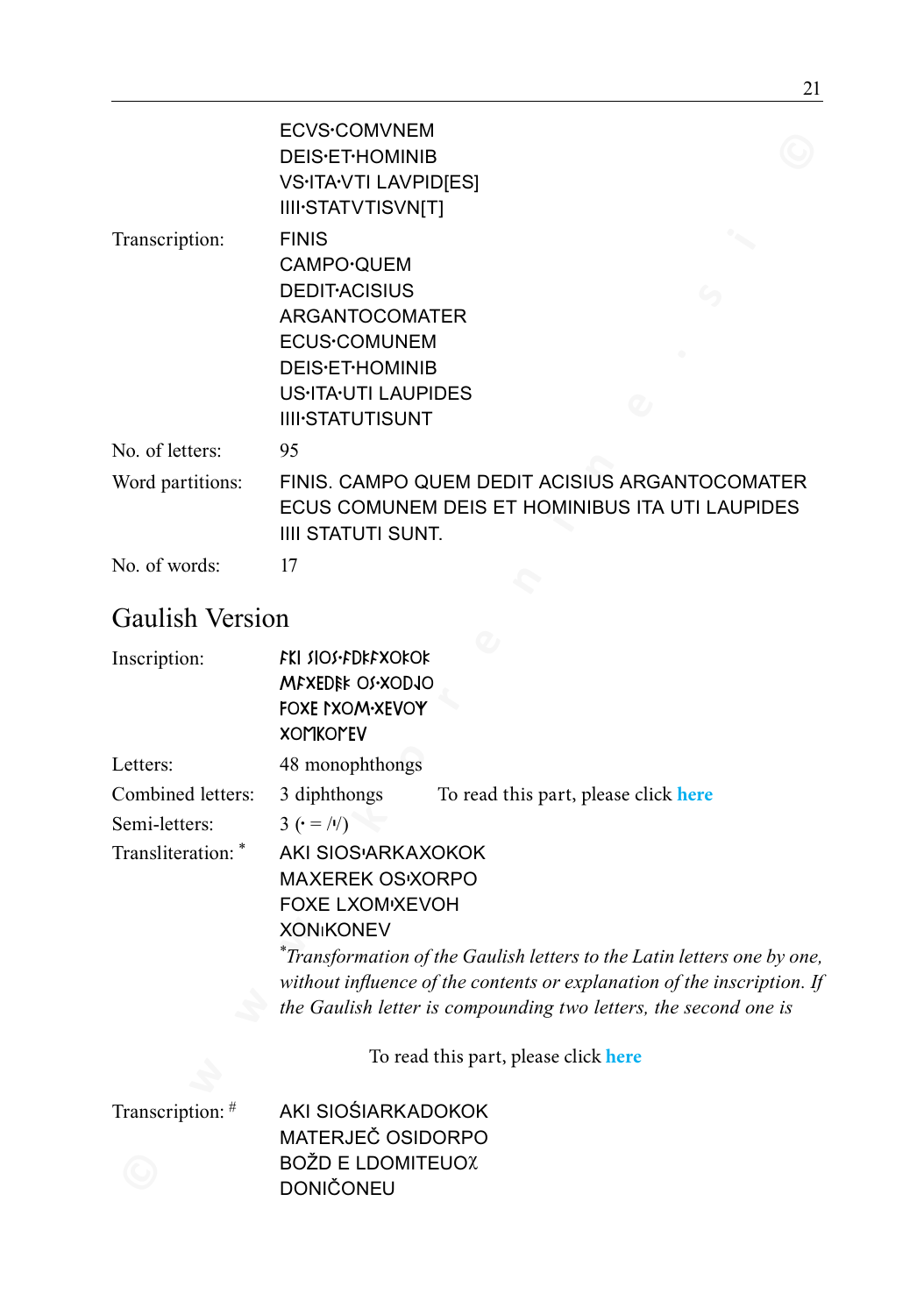No. of letters: 57 # *Transcription of the Raetic letters to an adequate sounds represented by the Latin letters on the basis by knowing the meaning and partitions of the contents. Compound letters are separated by sounds. Each letter corresponds to an exact sound.* Interpreter: Mark Lublanski Date revealed: 4.12.2015

*Figure 1: Front of the Boundary stone drawing.[4]*

# Interpretation of Michel Lejeune (1994)[5],[6]

|                                | # Transcription of the Raetic letters to an adequate sounds represente<br>by the Latin letters on the basis by knowing the meaning and partition.<br>of the contents. Compound letters are separated by sounds. Each lette<br>corresponds to an exact sound. |  |  |
|--------------------------------|--------------------------------------------------------------------------------------------------------------------------------------------------------------------------------------------------------------------------------------------------------------|--|--|
| Interpreter:<br>Date revealed: | Mark Lublanski<br>4.12.2015<br>FINIS<br>CAMO.QVE<br>DEDITACLIVS<br>ARGANOCONAER<br>ECVS.COMVNEM<br>DEIS-ET-HOMINIB<br>VS.ITA.VTI.LAGOX<br>111.5TAT<br>eki Nostderxokof<br>E BXOMXEVOY<br>Figure 1: Front of the Boundary stone drawing. <sup>[4]</sup>       |  |  |
|                                | Interpretation of Michel Lejeune (1994) <sup>[5],[6]</sup>                                                                                                                                                                                                   |  |  |
| Latin version:                 | <b>FINIS</b><br><b>CAMPO</b> QVEM<br><b>DEDIT ACISIVS</b><br>ARGANTOCOMATER-<br><b>ECVS COMVNEM</b><br><b>DEIS ET HOMINIB-</b><br><b>VS ITA VTI LAPIDES</b><br><b>IIII STATVTISVNT</b>                                                                       |  |  |
| Translation:                   | Limit of the land which Acisius Argantoco-materecus gave in<br>common to gods and men - (in the boundaries) where four stones<br>have been erected.                                                                                                          |  |  |
| Note:                          | It may be inferred from the inscription that the inscribed stone<br>block is one of the four stones in question.                                                                                                                                             |  |  |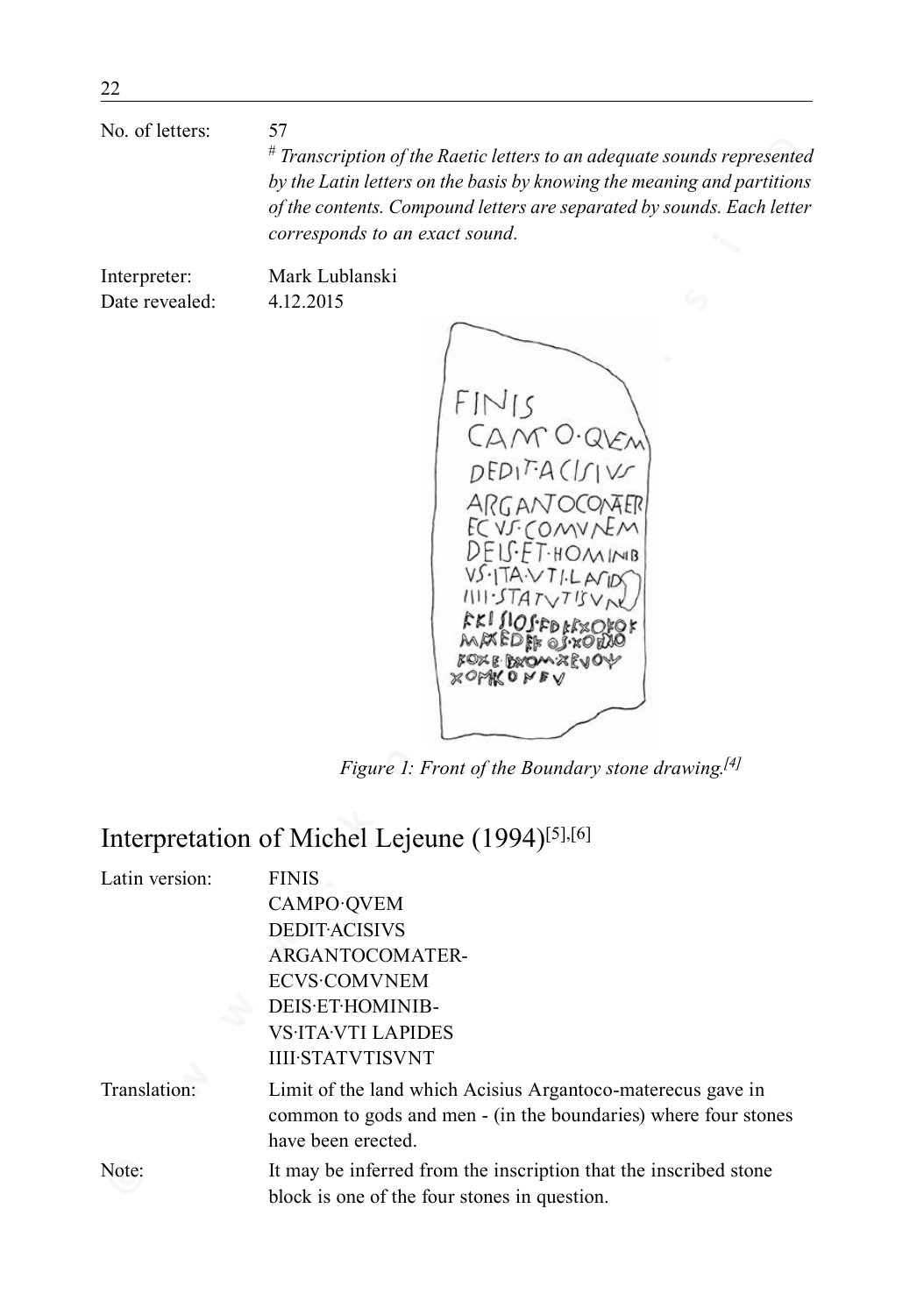| Gaulish version: | AKISIOS ARKATOKO(K)<br>MATEREKOSTOO-<br><b>KOTATOM TEUOX-</b><br><b>TONION EU</b>                                                                                                                                                                                                                                                                                                       |
|------------------|-----------------------------------------------------------------------------------------------------------------------------------------------------------------------------------------------------------------------------------------------------------------------------------------------------------------------------------------------------------------------------------------|
| Interpretation:  | Akisios Arkatokokmaterekos name corresponds to lat. Acisivs<br>Argantocomater-ecus.<br>Teuoxtonion corresponds to lat. comvnem deis et hominibys.<br>Teuo- is a compound adjective corresponding to Indo-European<br>divine.<br>Xtonion corresponding to Greek "χθόνιος" 'terrestrial, mortal,<br>human'.<br>Atom an Indo-European root *anto- 'edge, border' has been<br>suggested.[7] |

# Interpretation of Bernhard Maier (2003)[8]

| Latin version:              | German translation:      | English translation:       |
|-----------------------------|--------------------------|----------------------------|
| <b>FINIS</b>                | Ende                     | End                        |
| CAMPO · QVEM                | des Feldes, welches      | of the field, which        |
| <b>DEDIT · ACISIVS</b>      | gab Acisios              | gave Acisios               |
| ARGANTOCOMATER-             | Argantocomaterecos       | Argantocomaterecos         |
| <b>ECVS · COMVNEM</b>       | zum gemeinsamen Besitz   | in a common possession     |
| DEIS ET HOMINIB-            | für Götter und Menschen, | to gods and men,           |
| <b>VS · ITA VTI LAPIDES</b> | da wo vier Steine        | in that manner four stones |
| <b>IIII · STATVTI SVNT</b>  | aufgestellt worden sind. | had been set up.           |
|                             |                          |                            |

# Interpretation of Vinko Vodopivec (2007)[9]

| Gaunsii version.           |                                                                      | ANDIUS ANNATUNU(N)                                                         |                            |  |
|----------------------------|----------------------------------------------------------------------|----------------------------------------------------------------------------|----------------------------|--|
|                            |                                                                      | MATEREKOS TO.O-                                                            |                            |  |
|                            | KOTATOM TEUOX-                                                       |                                                                            |                            |  |
|                            | <b>TONION EU</b>                                                     |                                                                            |                            |  |
| Interpretation:            |                                                                      | Akisios Arkatokokmaterekos name corresponds to lat. Acisivs                |                            |  |
|                            |                                                                      | Argantocomater-ecus.                                                       |                            |  |
|                            |                                                                      | Teuoxtonion corresponds to lat. comvnem deis et hominibvs.                 |                            |  |
|                            |                                                                      | Teuo- is a compound adjective corresponding to Indo-European               |                            |  |
|                            | divine.                                                              |                                                                            |                            |  |
|                            |                                                                      | Xtonion corresponding to Greek "χθόνιος" 'terrestrial, mortal,             |                            |  |
|                            | human'.                                                              |                                                                            |                            |  |
|                            |                                                                      | Atom an Indo-European root *anto- 'edge, border' has been                  |                            |  |
|                            | suggested.[7]                                                        |                                                                            |                            |  |
|                            |                                                                      |                                                                            |                            |  |
|                            |                                                                      | Interpretation of Bernhard Maier (2003) <sup>[8]</sup>                     |                            |  |
| Latin version:             |                                                                      | German translation:                                                        | English translation:       |  |
| <b>FINIS</b>               |                                                                      | Ende                                                                       | End                        |  |
| CAMPO · QVEM               |                                                                      | des Feldes, welches                                                        | of the field, which        |  |
| <b>DEDIT</b> ACISIVS       |                                                                      | gab Acisios                                                                | gave Acisios               |  |
| ARGANTOCOMATER-            |                                                                      | Argantocomaterecos                                                         | Argantocomaterecos         |  |
| ECVS · COMVNEM             |                                                                      | zum gemeinsamen Besitz                                                     | in a common possession     |  |
| DEIS ET HOMINIB-           |                                                                      | für Götter und Menschen,                                                   | to gods and men,           |  |
| VS · ITA VTI LAPIDES       |                                                                      | da wo vier Steine                                                          | in that manner four stones |  |
| <b>IIII · STATVTI SVNT</b> |                                                                      | aufgestellt worden sind.                                                   | had been set up.           |  |
|                            |                                                                      | Interpretation of Vinko Vodopivec (2007) <sup>[9]</sup>                    |                            |  |
| Transliteration 1:         |                                                                      | AKISIOS ARKATOKOK MATEREKOS TOŠO KOTE ATOŠ TEVOG                           |                            |  |
|                            | <b>TONION EV</b>                                                     |                                                                            |                            |  |
| Transliteration 2:         |                                                                      | A KI SI OS (I)AR K ATO KOK MATERE KOS TO ŠO KO TE                          |                            |  |
|                            |                                                                      | ATOŠ TEVOG TO NI ONEV                                                      |                            |  |
| Interpretation             |                                                                      |                                                                            |                            |  |
| Slovene:                   |                                                                      | Ti ki si ostal mlad kot ata kot matere kos ti šel ko te atek tvoj          |                            |  |
|                            | tu ni otel.                                                          |                                                                            |                            |  |
| English:                   |                                                                      | You who stay young like father or mother part you went when                |                            |  |
|                            |                                                                      | you father yours here not saved.                                           |                            |  |
| Note 1:                    |                                                                      | Possible explanation: $KOS = part = piece$ respectively, $KOS = blackbird$ |                            |  |
|                            | $=$ magician!                                                        |                                                                            |                            |  |
| Note 2:                    |                                                                      | The inscription is probably the case of disposition of relatives on the    |                            |  |
|                            |                                                                      | burial ceremony of his youngster. The young man is a part of his           |                            |  |
|                            | father and mother. He left for the other world, after his father was |                                                                            |                            |  |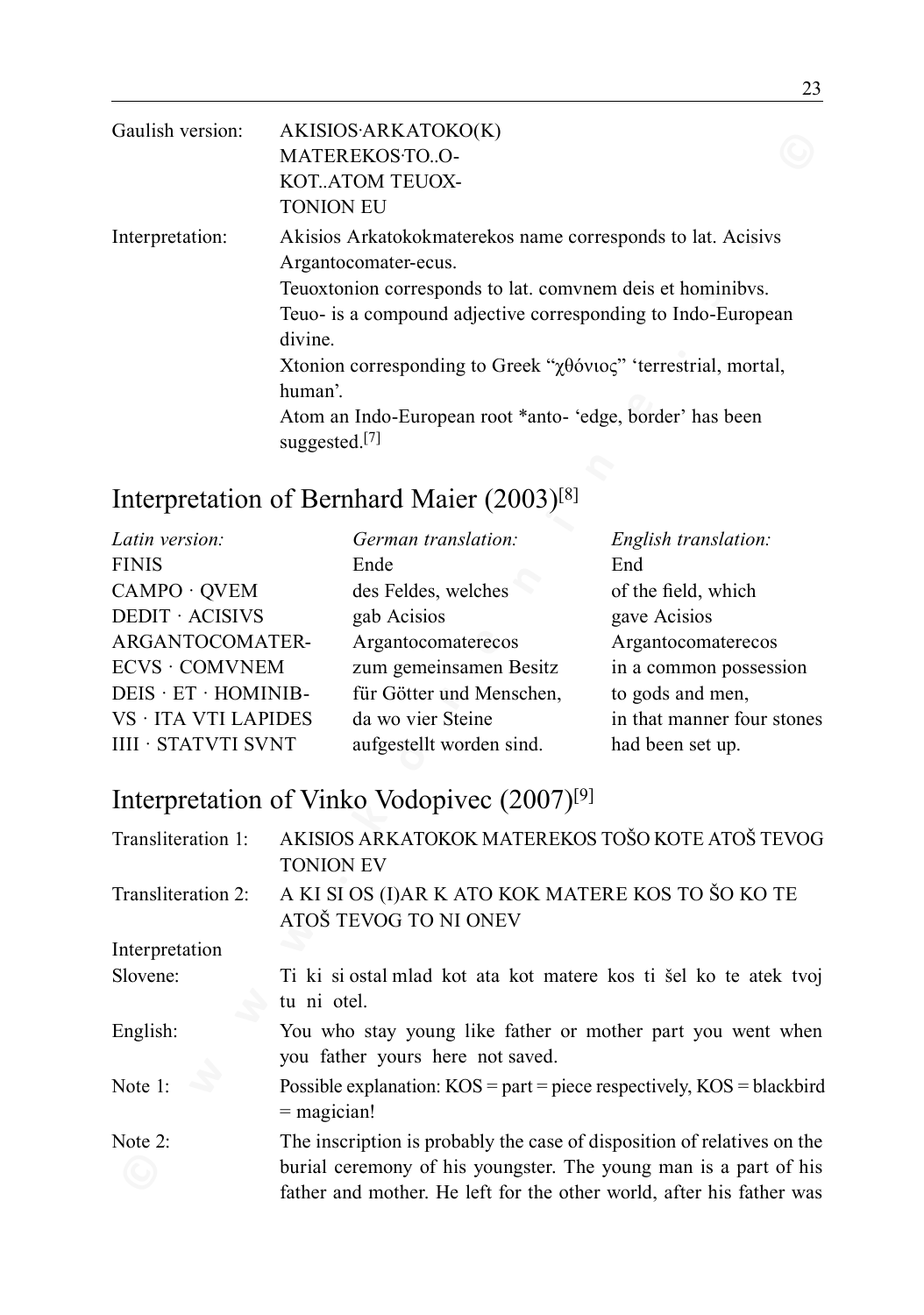not feasible to save him. Another meaning of the slv. word kos is a blackbird, but it may also mean a ghost or magician, which is known from the Venetic inscriptions. Characteristic words are: OS, IAR, ATO, MATERE, KOS, ATOŠ; TEVOG ONEV, which meaning is evident from the suggested interpretation.

## Interpretation of Václav Blažek (2008)<sup>[10]</sup>

|                  | blackbird, but it may also mean a ghost or magician, which is known<br>from the Venetic inscriptions. Characteristic words are: OS, IAR,<br>ATO, MATERE, KOS, ATOŠ; TEVOG ONEV, which meaning is<br>evident from the suggested interpretation.                                                                                                                                                                                                                                                                                                                                                                                                                                            |
|------------------|-------------------------------------------------------------------------------------------------------------------------------------------------------------------------------------------------------------------------------------------------------------------------------------------------------------------------------------------------------------------------------------------------------------------------------------------------------------------------------------------------------------------------------------------------------------------------------------------------------------------------------------------------------------------------------------------|
|                  | Interpretation of Václav Blažek (2008) <sup>[10]</sup>                                                                                                                                                                                                                                                                                                                                                                                                                                                                                                                                                                                                                                    |
| Latin version:   | <b>FINIS</b><br><b>CAMPO QVEM</b><br><b>DEDIT ACISIVS</b><br><b>ARGANTOCOMATER</b><br><b>ECVS COMVNEM</b><br>DEIS ET HOMINIB-<br><b>VS ITA VTI LAPIDES</b><br><b>IIII STATVTI SVNT</b>                                                                                                                                                                                                                                                                                                                                                                                                                                                                                                    |
| Translation:     | (This is) the boundary to the field which Argantomaterecus gave in<br>common to gods and men; - thus 4 stones have been set up.                                                                                                                                                                                                                                                                                                                                                                                                                                                                                                                                                           |
| Gaulish version: | AKISIOS·ARKANTOKO(K)<br>MATEREKOSTO-SO<br>KOTE AN?TOM TEUOX<br><b>TONION EU</b>                                                                                                                                                                                                                                                                                                                                                                                                                                                                                                                                                                                                           |
| Interpretation:  | Akisios argantokomaterekos, he gave it, a boundary of gods and<br>people.                                                                                                                                                                                                                                                                                                                                                                                                                                                                                                                                                                                                                 |
| Note 1:          | The compound ARGANTO-KOMATEREKOS consists of the word<br>for "silver" and another compound, interpreted by Lambert (2003, 80)<br>As KOM- & ATER-EKOS, where the first component is the prefix<br>"together" and the second component is a derivative of the word ATER<br>"father", similar to Latin patricius. The final result was probably a title<br>designating an important person with a privileged relation to silver,<br>perhaps an administrator of a municipal safe or a local banker. Eska<br>& Wallace (2002, 131, fn. 4) think about the same prefix *kom- + the<br>derivative of the verb root *meH- "to measure", hence it should be a<br>title perhaps for a 'treasurer'. |
| Note 2:          | The word TEUOXTONION represents the gen. pl. of the compound<br>of the type of dvandva, reflecting Celtic *de, o- & *gdonio-from IE<br>*deÔ,,o- & *dhĝhomÔo- "god" & "man" (lit. "terrestrial").                                                                                                                                                                                                                                                                                                                                                                                                                                                                                          |
| Note 3:          | The strange final EU is apparently an abbreviation. Eska & Wallace<br>$(2002, 140-42)$ suppose that is is Cisalpine Celtic *esÔo "olo"tū                                                                                                                                                                                                                                                                                                                                                                                                                                                                                                                                                  |
|                  | (abl. sg.), a loan translation of Latin $S.P = de$ sua pecunia "from his<br>wealth", cf. Old Irish di=a folud id.                                                                                                                                                                                                                                                                                                                                                                                                                                                                                                                                                                         |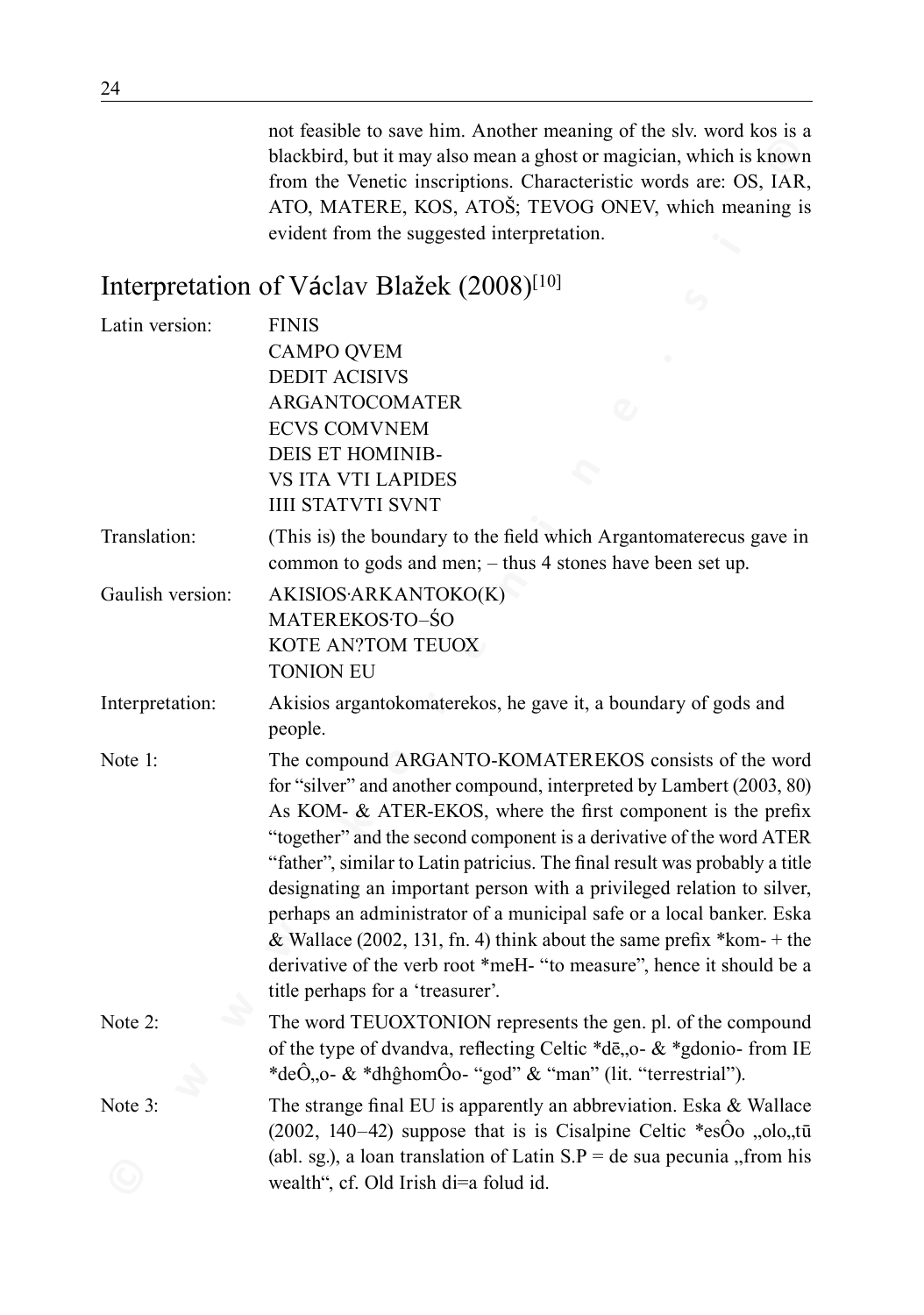# Interpretation of Ralph Haeussler (2013)[2]

## Interpretation of Mark Lublanski (2016)

|                                        | Interpretation of Raiph Haeussier $(2013)^{121}$                                                                                                                                                                                                                                               |                                                                                                                                                                                              |                                                                                                                                                                                                 |
|----------------------------------------|------------------------------------------------------------------------------------------------------------------------------------------------------------------------------------------------------------------------------------------------------------------------------------------------|----------------------------------------------------------------------------------------------------------------------------------------------------------------------------------------------|-------------------------------------------------------------------------------------------------------------------------------------------------------------------------------------------------|
| <b>FINIS</b>                           | Latin version:<br><b>CAMPO QVEM</b><br><b>DEDIT ACISIVS</b><br>ARGANTOCOMATER-<br>ECVS COM(M)VNEM DEIS ET HOMINIB-<br>VS · ITA VTI LAPIDE[S] IIII · STATVTI SVNT                                                                                                                               |                                                                                                                                                                                              | Translation:<br>(This is the) boundary<br>of the 'campus' which<br>Acisius<br>Argantocomaterecus has given to<br>gods and humans for common use<br>so that four boundary stones were<br>set up. |
|                                        | Gaulish version:<br>AKISIOS ARKATOKO[K]<br>MATEREKOS TO[-]O-<br>ΚΟΤ[-A]TOM TEUOχ<br><b>TONI[O]N EU</b>                                                                                                                                                                                         |                                                                                                                                                                                              | Interpretation:<br>Akisios Arkatoko-<br>materekos insti-<br>tuted boundaries (atom) to gods-<br>and-humans, $e(x) u(oto)(?)$                                                                    |
|                                        | Alternative reading:<br>TEUO <sub>X</sub> TOM KONEU                                                                                                                                                                                                                                            |                                                                                                                                                                                              |                                                                                                                                                                                                 |
|                                        | Interpretation of Mark Lublanski (2016)                                                                                                                                                                                                                                                        |                                                                                                                                                                                              |                                                                                                                                                                                                 |
|                                        | Latin Version                                                                                                                                                                                                                                                                                  |                                                                                                                                                                                              |                                                                                                                                                                                                 |
| <i>Inscription:</i><br><b>FINIS</b>    | CAMO.QVEM<br><b>DEDIT-ACISIVS</b><br><b>ARGANOCOMER</b><br><b>ECVS</b> -COMVNEM<br><b>DEIS-ET-HOMINIB</b><br>VS.ITA.VTI LA ID[ES]<br>IIII·STATVTISVN[T]                                                                                                                                        | Transcription:<br><b>FINIS</b><br>CAMPO·QUEM<br><b>DEDIT-ACISIUS</b><br>ARGANTOCOMATER<br><b>ECUS</b> -COMUNEM<br><b>DEIS-ET-HOMINIB</b><br>US. ITA. UTI LAUPIDES<br><b>IIII·STATUTISUNT</b> |                                                                                                                                                                                                 |
| Idioms<br>м<br>Æ<br>N<br>M<br>٨E<br>Aſ | Compound of the Latin letters M & P.<br>Compound of the Latin letters $V & E$ .<br>Compound of the Latin letters N & T.<br>Compound of the Latin letters M & A & T.<br>Compound of the Latin letters $N &E$ .<br>Compound of the Latin letters $A \& V \& P$ .<br><b>Explanation of Idioms</b> |                                                                                                                                                                                              |                                                                                                                                                                                                 |
|                                        |                                                                                                                                                                                                                                                                                                |                                                                                                                                                                                              | The boundary stone from Vercelli is an excellent example of compound letters writter<br>in Latin. We know a lot of examples of compound letters written in the Raetic language                  |

#### Idioms

- ${\cal M}$  Compound of the Latin letters M & P.<br>  ${\cal V}$  Compound of the Latin letters V & E.
- Compound of the Latin letters  $V \& E$ .
- **N** Compound of the Latin letters N  $\&$  T.<br>**M** Compound of the Latin letters M  $\&$  A
- $\overline{M}$  Compound of the Latin letters M & A & T.<br> $N_F$  Compound of the Latin letters N & E
- Compound of the Latin letters  $N & E$ .
- $\mathbf{\Delta} \mathbf{\hat{C}}$  Compound of the Latin letters A & V & P.

#### Explanation of Idioms

The boundary stone from Vercelli is an excellent example of compound letters written in Latin. We know a lot of examples of compound letters written in the Raetic language.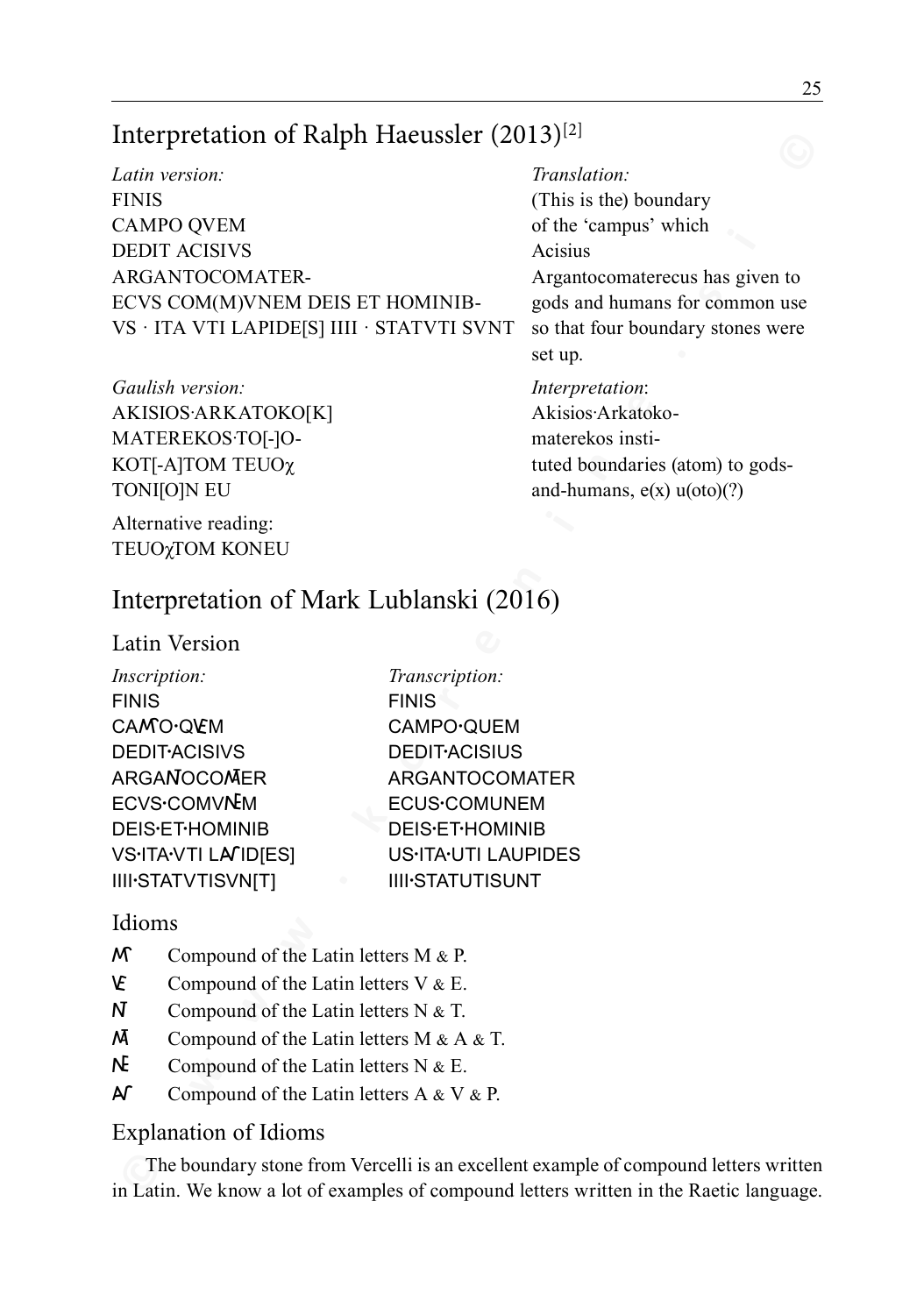Raetic compound letters have been simplified and interpreted in a wrong way. Some of such examples of the compound letters can be found in the RI inscription.<sup>[12, p.59]</sup> Boundary stone from Vercelli is of a special value, for it proves that my anticipation of how to interpret the Raetic inscriptions has been correct.

**EXECUTE IS the compound letters can be found in the RT inseription**  $[1^3, 9^{56}]$  **Poundary<br>since from Vecelli is of 1 special value, for it proves that my anticipation of how to interpret<br>the Ractic inseriptions has been**  $\mathcal{A}$  Unlike to the other scholars, which interpret the compound  $\mathcal{A}$  as a combination of the letters A and P, I clearly see three letters set together within this compound. From the letters combined in the compound  ${\bf M}$  it is seen that the mark, which represents a letter P, is attached directly to the top right part of the letter M. There is no other line between. Also, there would be no benefit for the reader, if a vertical line would be placed on the right side of the letter A, to hold the mark  $\hat{ }$  which represents a letter P. If there would be no mark that designate a letter P, such a compound  $\Delta V$ would undoubtedly represents the letters A and V. Other scholars interpret the ancient Latin inscription  $LATID[ES]$  from the Latin word *dapides*. It is the use of a retrograde method, to explain the simple Latin. It should be consider that Latin of that stone had been written on the foreign territory, probably also influenced by the local Gaulish language. Therefore, the inscribed word should not be interpreted with the word known in the literal Latin, but by the letters which is in fact written in the stone. This Latin word is ‹lapuides›.

Other compounds need no special explanation, by my opinion.



*Picture 1: Boundary stone from Vercelli (Vərsej).[11]*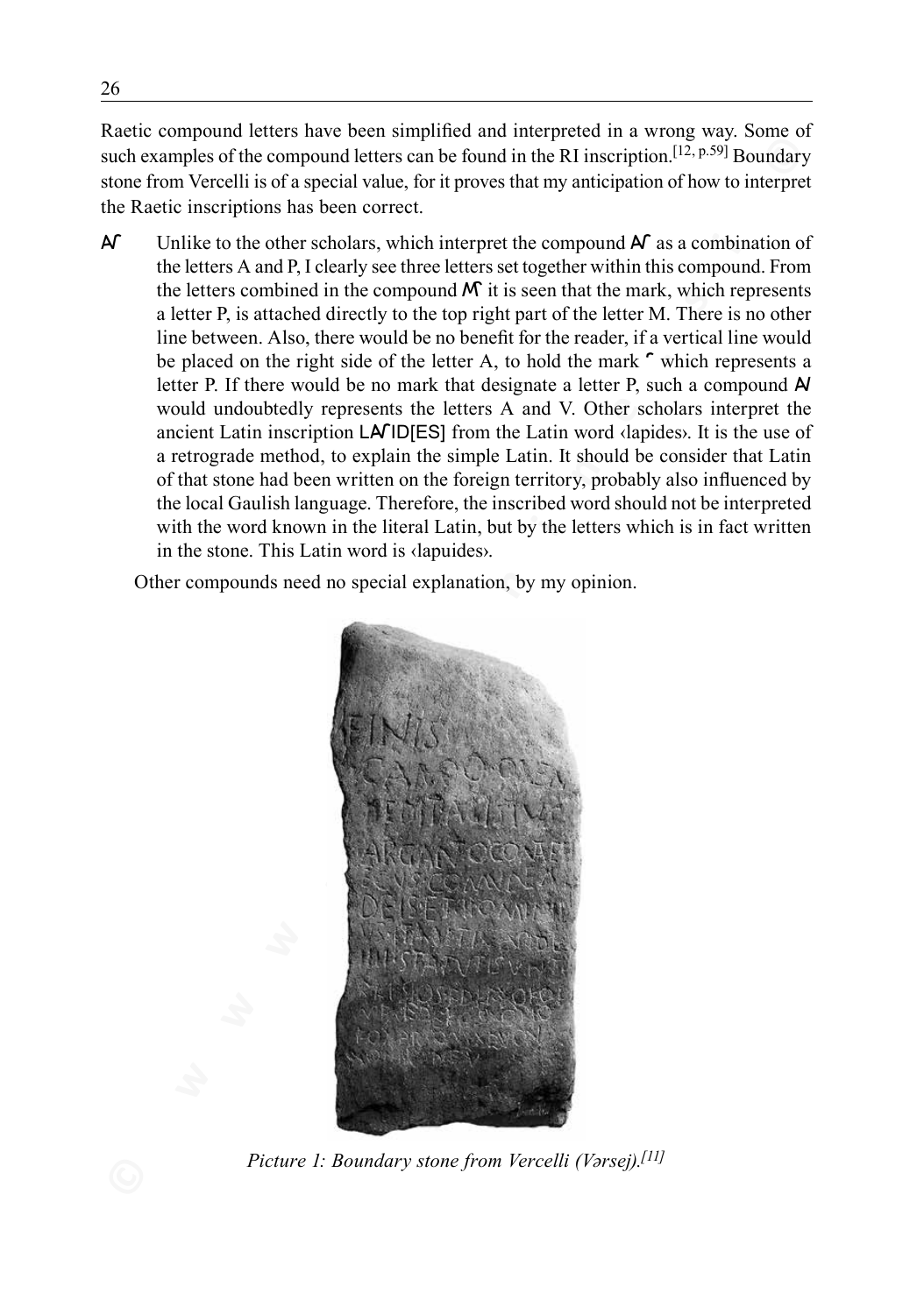**© w w w . k o r e n i n e . s i ©** To read this page, please click **[here](https://promin.si/trgovina/index.php?main_page=product_info&products_id=24)**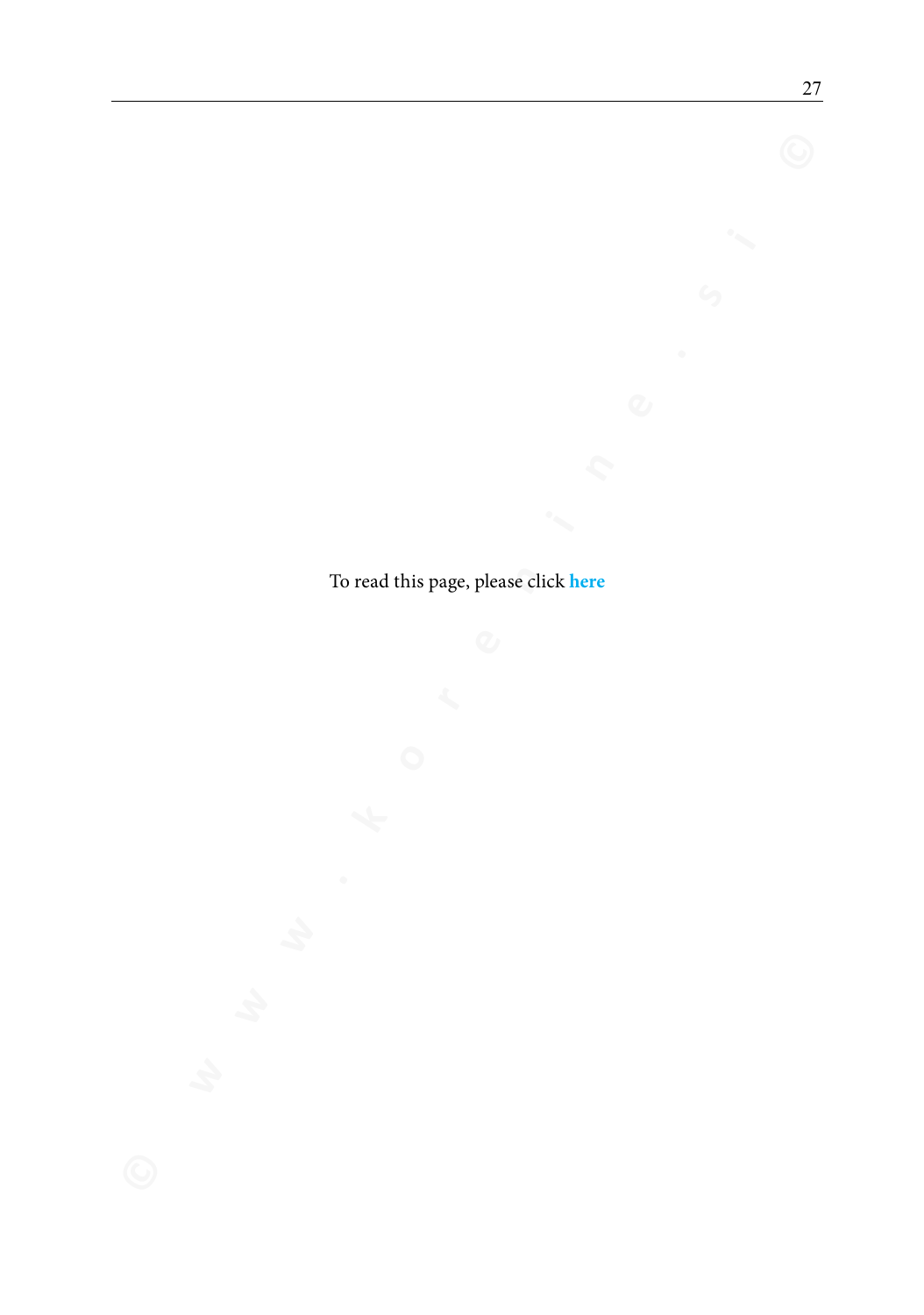#### ARGANTO- (The boundary) warns how far away

COMATER Argantocomater is not a Latin word, but is a compound of four Gaulish words. The interpretation of the word ‹argantocomater› can be found in the chapter Gaulish Version. Irrespective of the Gaulish origin, I present at this point some Latin words which look similar to the Gaulish compound. Some of those words are: argentum 'silver'; argenteus 'of silver, made of silver'; argentarius 'of money'; Argentia 'a place in upper Italy'; argitis 'a vine with white grapes'; argumentor 'to adduce proof'; arguo 'to make known, show, prove, manifest, disclose, declare, betray'; argutator 'a subtle disputant'; coma 'the hair of the head, hair'; comata 'long-haired'; comatulus 'having hair neatly'; etc.<sup>[13]</sup>

#### ECUS to use

**EXEREMALLE 1**<br> **EXEREMALLE 1** Argunetomater is not a Latin word, but is a compound of four Gaulisl<br>
words. The interpretation of the word arguantocemater can be four<br>
in the chapter Cautish Vristion. Irrespective of the The Latin word ‹ecus› is actually a compound of two words. The Latin prefix ec- only appears in compounds.[13] But there should be considered that the word  $\langle$ ec $\rangle$  is a variety of the word  $\langle$ ex $\rangle$ .<sup>[16 p.562]</sup> Therefore, the first word ‹ec› of the compound, equals to the word ex and has a meaning of 'out of, from, of, by, point of, between, because, in view of, regarding, with respect to'. The second part of the compound is a shortened variant of the word usus in the meaning of 'use, practice, employment, exercise, enjoyment'.[13] As we know, the Latin suffix -us of many words was not spoken out. This way of pronunciation especially holds the truth in the Latin, which was used by the ordinary people. By this interpretation the word ‹ecus› is a result of the words  $ec +$ usus, which formed a compound, as example below shows:

 $ex = ec + usus > ec - + -us(us) > ecus = exus$ 

The compound ‹ecus› has a meaning of 'use, to use, use of, utilization'. In the text below, I note some of the Latin words, which could be interesting to the reader. The words have been estimated within the research process, for their resemblance to the word ecus on a first sight. Some of studied words are: acus 'a hair-pin'; ecce 'see, behold, there, look'; ecquo 'to any point, to any result'; ecqui 'direct, is there any, any'; ecquis 'direct, is there any one, any, any one, anybody, anything'; equio 'to be in heat'; equito 'to ride, be a horseman, practice riding'; equus 'a horse, steed, charger'; eques 'a horseman, rider'; ecclesiola 'a small church'; ecdicus 'a syndic, solicitor of a community'; usio 'use'; usus 'use, practice, employment, exercise, enjoyment'; usura 'a using, use, enjoyment'<sup>[13]</sup> and ūsia 'living, existing, being'.<sup>[17 p.534]</sup>

COMUNEM public land

The Latin words deriving from the root commun- is addressed to something that is common to the people of the same interest. It could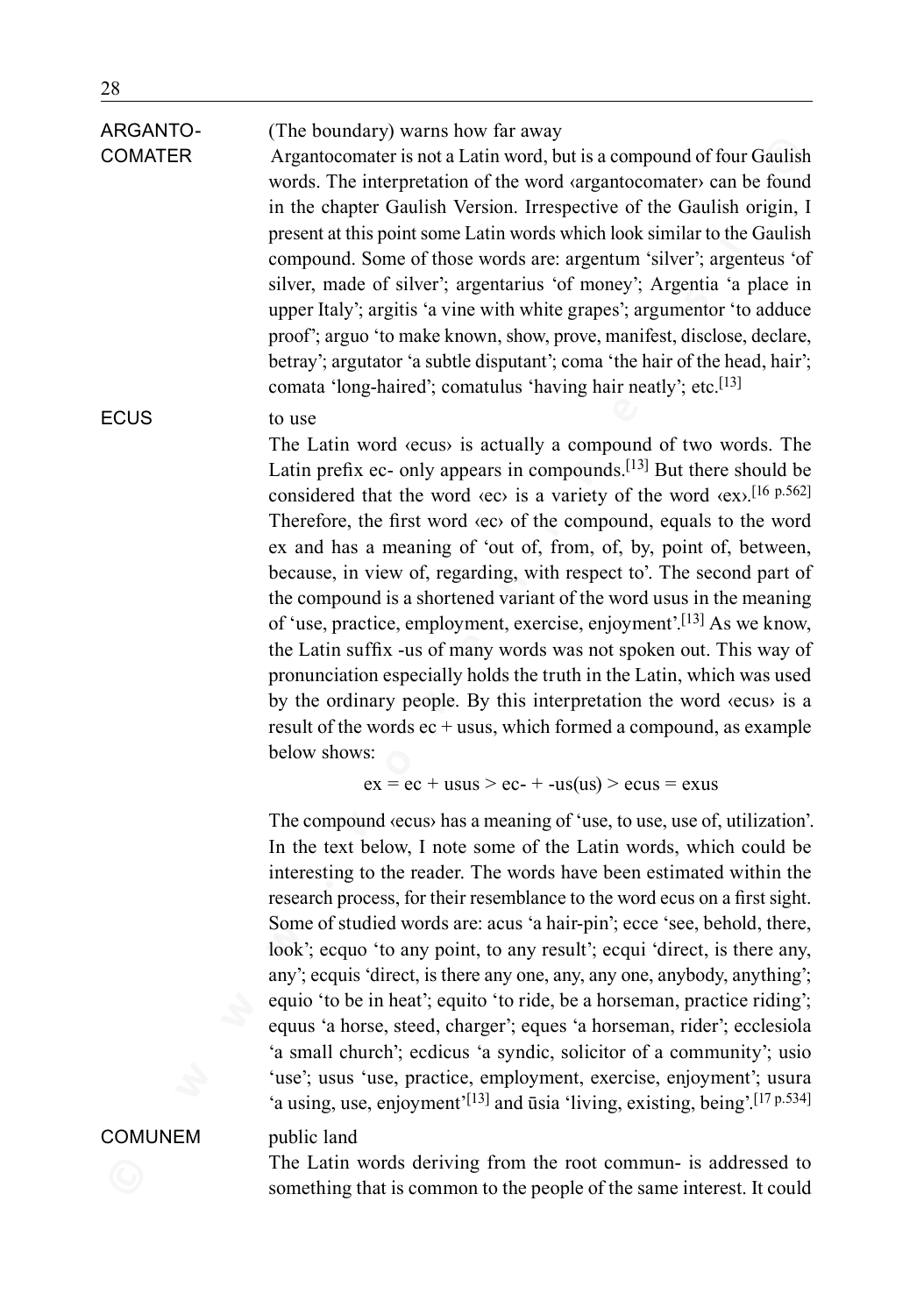**© w w w . k o r e n i n e . s i ©** To read this page, please click **[here](https://promin.si/trgovina/index.php?main_page=product_info&products_id=24)**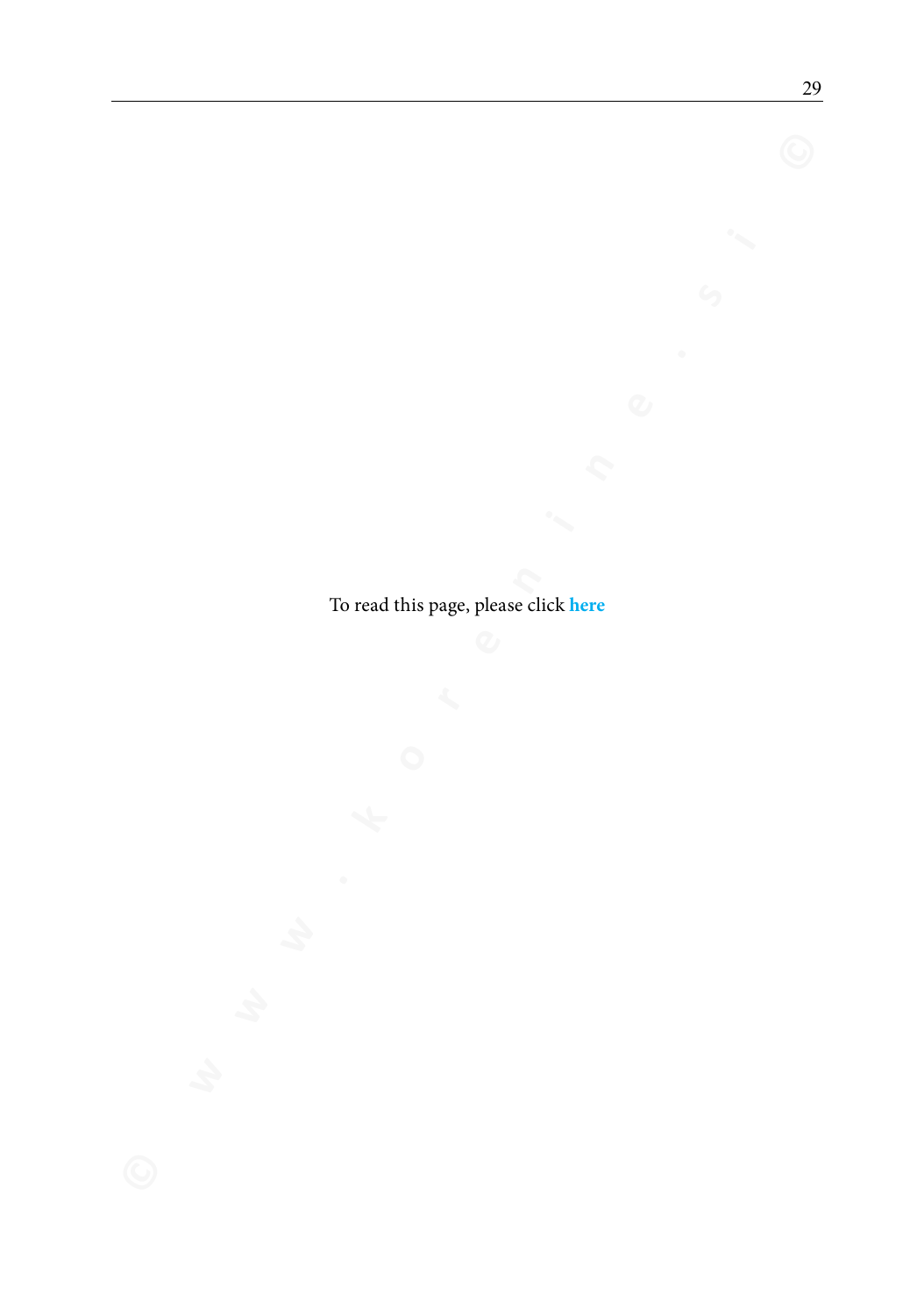| III            | 4<br>A Latin number which has a value of 4.                                                                                                                                                                                                                                                                                                                                            |  |
|----------------|----------------------------------------------------------------------------------------------------------------------------------------------------------------------------------------------------------------------------------------------------------------------------------------------------------------------------------------------------------------------------------------|--|
| <b>STATUTI</b> | set up<br>Word statuo is a form of the verb statuo in the meaning of 'to cause to<br>stand, set up, set, station, fix upright, erect, plant'. Some other closely<br>related Latin words are: noun statua 'an image, statue, monumental<br>figure, representation in metal'; verb status 'set, fixed, appointed,<br>regular'; none status 'a station, position, place'. <sup>[13]</sup> |  |
| <b>SUNT</b>    | are<br>Latin verb sunt has a meaning of 'are, they are, etc.' and is a $3rd$ pl. pres.<br>ind. act. of the word sum, which has a meaning of 'to be, exist, live'. <sup>[13]</sup>                                                                                                                                                                                                      |  |

### The Meaning Separated Into Three Units:

|                                                                                                 |        | A Latin number which has a value of 4.                                                                                                                                                                                                                                                                                                                                     |  |
|-------------------------------------------------------------------------------------------------|--------|----------------------------------------------------------------------------------------------------------------------------------------------------------------------------------------------------------------------------------------------------------------------------------------------------------------------------------------------------------------------------|--|
| <b>STATUTI</b>                                                                                  | set up | Word statuo is a form of the verb statuo in the meaning of 'to cause to<br>stand, set up, set, station, fix upright, erect, plant'. Some other closely<br>related Latin words are: noun statua 'an image, statue, monumenta<br>figure, representation in metal'; verb status 'set, fixed, appointed<br>regular'; none status 'a station, position, place'. <sup>[13]</sup> |  |
| <b>SUNT</b>                                                                                     | are    | Latin verb sunt has a meaning of 'are, they are, etc.' and is a $3rd$ pl. pres<br>ind. act. of the word sum, which has a meaning of 'to be, exist, live'.[13]                                                                                                                                                                                                              |  |
|                                                                                                 |        | The Meaning Separated Into Three Units:                                                                                                                                                                                                                                                                                                                                    |  |
| <b>FINIS</b><br>CAMPO<br>QUEM<br><b>DEDIT</b><br><b>ACISIUS</b>                                 |        | Boundary (of the)<br>field (plain)<br>which<br>sets apart<br>settlements in conflict.                                                                                                                                                                                                                                                                                      |  |
| <b>ARGANTOCOMATER</b><br><b>ECUS</b><br><b>COMUNEM</b><br><b>DEIS</b><br>EТ<br><b>HOMINIBUS</b> |        | (The boundary) warns how far away<br>to use<br>public land<br>god<br>and<br>people.                                                                                                                                                                                                                                                                                        |  |
| ITA<br>UTI<br><b>LAUPIDES</b><br>Ш<br><b>STATUTI</b><br><b>SUNT</b>                             |        | In this manner<br>to serve<br>stones<br>4<br>set up<br>are.                                                                                                                                                                                                                                                                                                                |  |
|                                                                                                 |        | Full Meaning of the Latin Version in English and in Slovene:<br>This is a boundary of the field, which sets apart the settlements in conflict.<br>The boundary warns god and the people, how far away to use the public land.<br>To serve in this manner, 4 stones are set up.                                                                                             |  |
| V to noman so nostavlani 4 mainiki                                                              |        | To je mejnik, ki ločuje ozemle dveh sprtih selišč.<br>Mejnik je svarilo bogovom in ludem, do kod se srenja sme obdelovati.                                                                                                                                                                                                                                                 |  |

#### Full Meaning of the Latin Version in English and in Slovene:

To je mejnik, ki ločuje ozemle dveh sprtih selišč. Mejnik je svarilo bogovom in ludem, do kod se srenja sme obdelovati. V ta namen so postavleni 4 mejniki.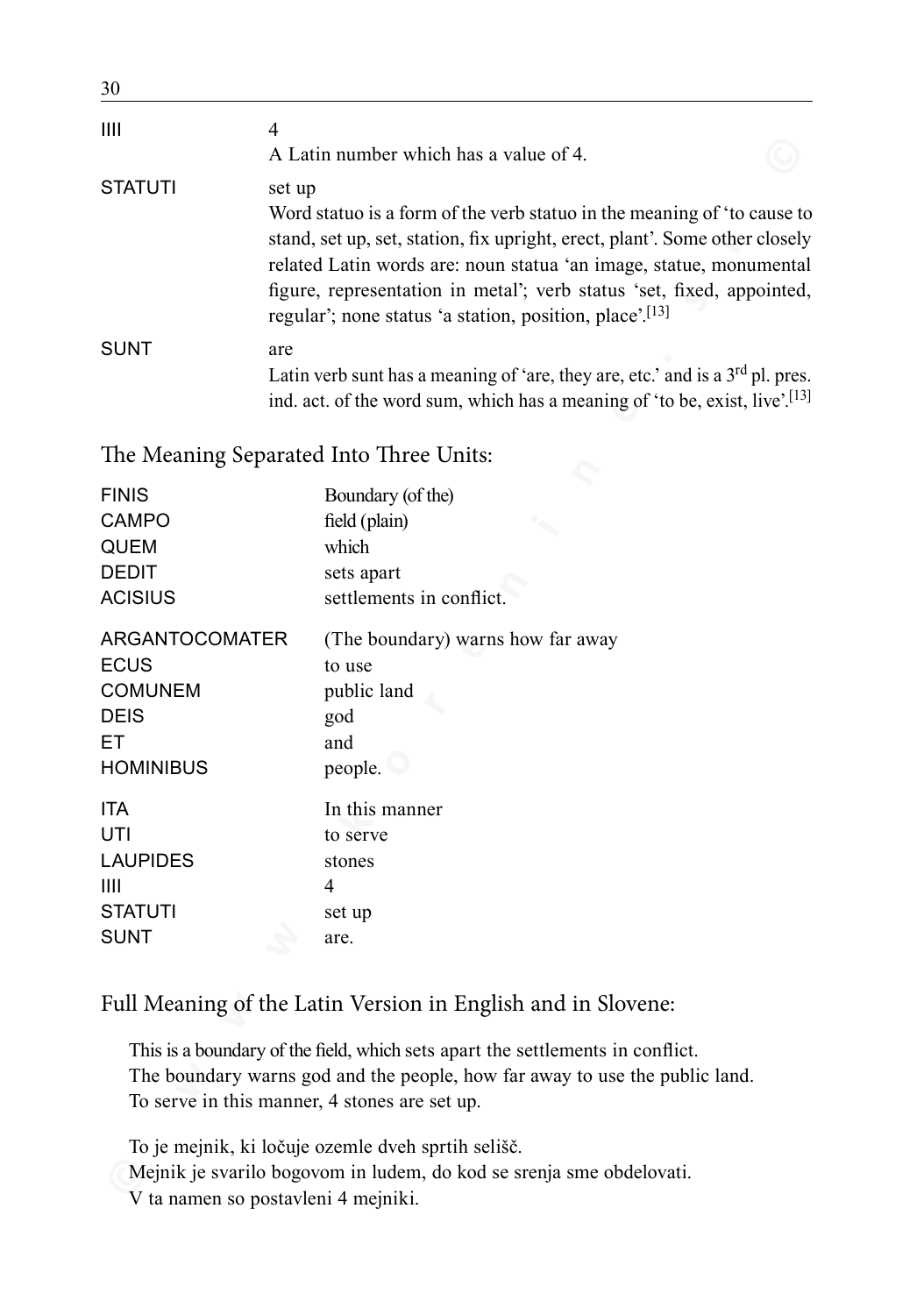To read this part, please click **[here](https://promin.si/trgovina/index.php?main_page=product_info&products_id=24)**

*Figure 2: Comparison of the Latin and the Gaulish words.*

Gaulish Version

*Inscription: Transliteration*:

**© w w w . k o r e n i n e . s i ©** AKI SIOS@ARkAXOkOk AKI SIOSvARKAXOKOK MAXEREK OSORPO MAXEREK OSORPO FOXe QXOm@XeUOY FOXE LXOMiXEVOH **XONIKONEV** 

To read this part, please click **[here](https://promin.si/trgovina/index.php?main_page=product_info&products_id=24)**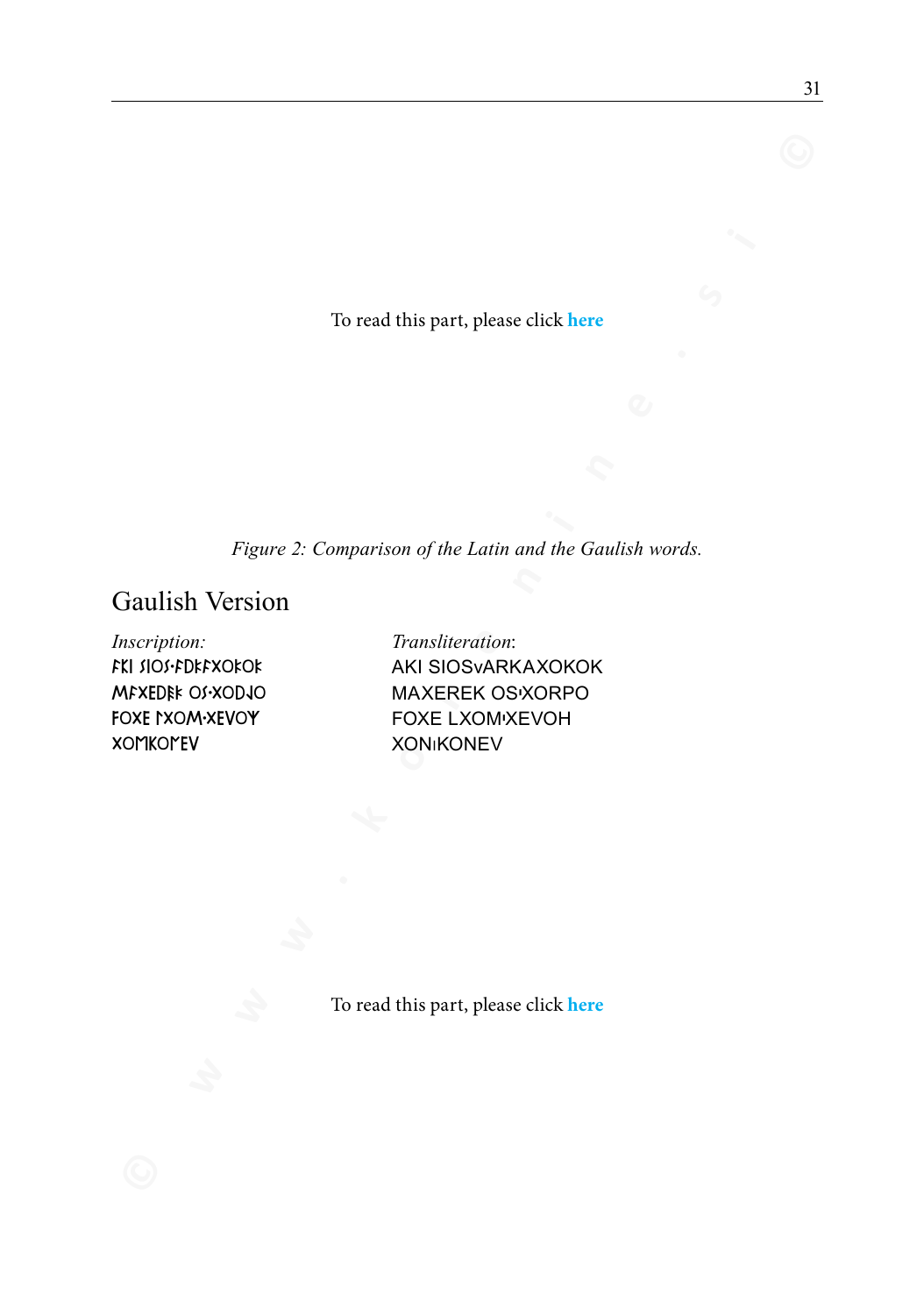A similar belief has been known for Venetic, Etruscan, Latin and some other languages. Such an opinion is grossly incorrect. It is also very odd to believe that the Gauls would not know all those sounds. My recent researches of the Raetic inscriptions show that many of the missing sounds had been used. Some diverse sounds had not been expressed by special letter, but with one single letter, that had been used to designate 2 or 3 different sounds. Therefore the precise study of sounds cannot be determined without knowing the Lepontic language, meaning of words and a specific sound within the word.

#### Meaning

*Literal Slovene English* Sprti selišči svari, kako daleč sega posest. Po bogu in ljudeh ter v ogib do njih dejanj.

Quarreled settlements warn how far possession goes. To God and the people and to prevent their (inappropriate) acts.

*Table 1: Full words of the Boundary stone inscription in the literal Slovene and English.*

The Latin version of the inscription written in Slovene: *To je mejnik, ki ločuje ozemle dveh sprtih selišč. Mejnik je svarilo bogovom in ludem, do kod se srenja sme obdelovati. V ta namen so postavleni 4 mejniki.*

The Latin version of the inscription written in English: *This is a boundary of the field, which sets apart the settlements in conflict. The boundary warns god and the people, how far away to use the public land.* To serve in this manner, 4 stones are set up.



 *Picture 2: Boundary stone approved by Museo Leone, Vercelli.[21]*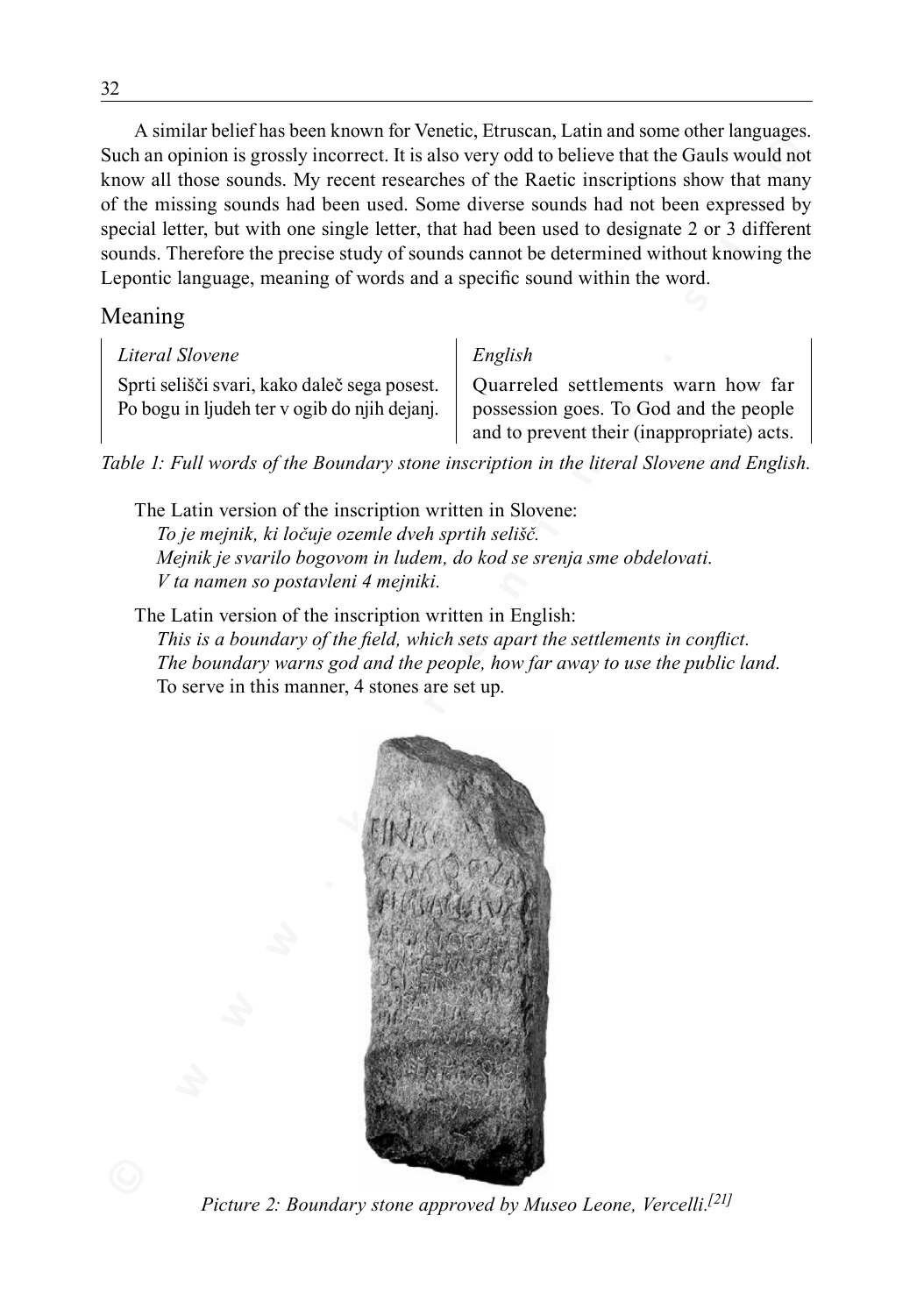The correctness and an accuracy of reading of the Boundary stone inscription is clearly proven by semantics. Scholars who are not familiar with Slovene language will have much difficulties to designate the right meaning of some other, yet unrevealed Lepontic, Raetic, Etruscan or Venetic inscriptions.



*Picture 3: Locations of the Boundary stone and the other studied inscriptions.*

## Inscription Lesson

From the words of the Boundary stone inscription, it can be gathered, that in the ancient times there was not plenty of land to cultivate. Therefore inhabitants that possess a land may starve or at least their profit on crops may reduce, if someone occupies a part of their land. It seems that such a situation leads an ancient Gauls from Vercelli into a conflict with the Latin newcomers of the nearby colony. If a combat started at all we do not know, but we know it was not an ultimate solution. We can reconstruct such a conclusion from epilog, which resulted in a political solution that solved tensions between two adverse settlements. The result of political agreement had been realized on the field with erecting four boundary stones. It is naturally expected that the same text was engraved in all four stones. There are two Gaulish compounds in the Latin inscription, as well as in the Gaulish version of the inscription.

The use of the Gaulish words in the Latin version shows that the Gauls used their own traditional juridical terminology, which has the exact meaning. Therefore, they probably insisted to use their terminology to avoid misunderstanding or abuse of the agreement. It is possible that the Gaulish insist on their juridical terminology, because the Latin version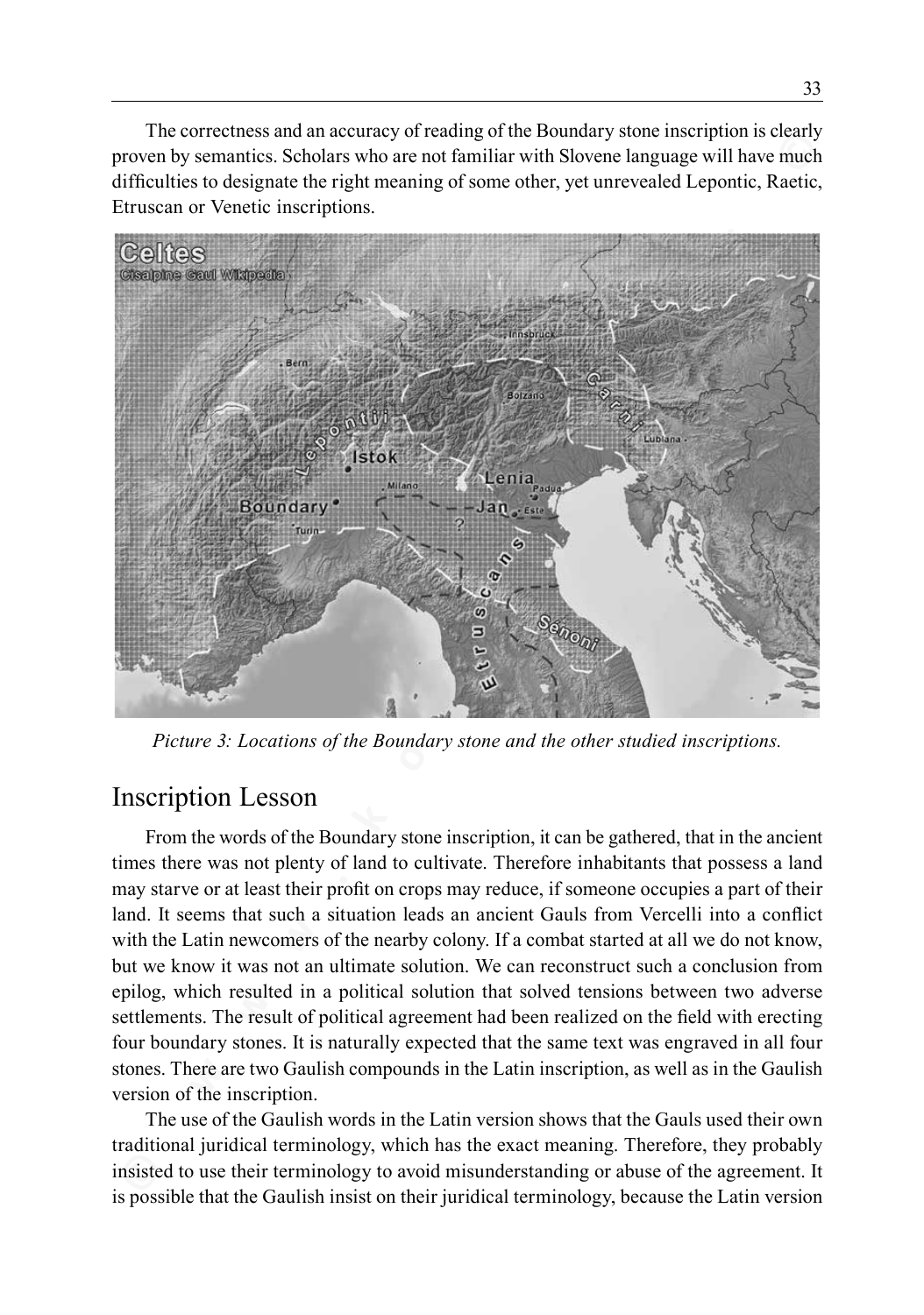was inscribed on the first place and in a notable bigger letters. Therefore, it would be an managerial compromise for both sides in conflict. The other possibility is that the Gauls were inferior to Romans, yet in the era before the Roman occupation.

## List of Abbreviations:

|              | on the mot place and in a hotaoie organ retters. Therefore,<br>managerial compromise for both sides in conflict. The other possibility is that the Gaul<br>were inferior to Romans, yet in the era before the Roman occupation.<br>The Gaulish compound that was used in both versions of inscription are: «acisius<br>in the meaning of 'settlements in quarrel' and <i>sargantocomater</i> in the meaning of<br>'warns how far'. The Vercelli situation shows to us that the problem of swindling and<br>claiming possession in the Antiquity had been spread not any less and not any more<br>than in the modern times among people. The stone warns not only people of the botl<br>settlements, but also their gods, to respect people will in a correct way. The agreement<br>of those people is therefore not only the matter of the Earth live, but also a matter of<br>the spiritual world above. |       |                        |
|--------------|-----------------------------------------------------------------------------------------------------------------------------------------------------------------------------------------------------------------------------------------------------------------------------------------------------------------------------------------------------------------------------------------------------------------------------------------------------------------------------------------------------------------------------------------------------------------------------------------------------------------------------------------------------------------------------------------------------------------------------------------------------------------------------------------------------------------------------------------------------------------------------------------------------------|-------|------------------------|
|              | List of Abbreviations:                                                                                                                                                                                                                                                                                                                                                                                                                                                                                                                                                                                                                                                                                                                                                                                                                                                                                    |       |                        |
| abl          | Ablative                                                                                                                                                                                                                                                                                                                                                                                                                                                                                                                                                                                                                                                                                                                                                                                                                                                                                                  | inst  | Instrumental           |
| acc          | Accusative                                                                                                                                                                                                                                                                                                                                                                                                                                                                                                                                                                                                                                                                                                                                                                                                                                                                                                | i.prn | Interrogative Pronoun  |
| act          | Active                                                                                                                                                                                                                                                                                                                                                                                                                                                                                                                                                                                                                                                                                                                                                                                                                                                                                                    | lit   | Literal                |
| adj          | Adjective                                                                                                                                                                                                                                                                                                                                                                                                                                                                                                                                                                                                                                                                                                                                                                                                                                                                                                 | loc   | Locative               |
| adv          | Adverb                                                                                                                                                                                                                                                                                                                                                                                                                                                                                                                                                                                                                                                                                                                                                                                                                                                                                                    | m     | Masculine              |
| cf           | Compare                                                                                                                                                                                                                                                                                                                                                                                                                                                                                                                                                                                                                                                                                                                                                                                                                                                                                                   | n     | Neuter                 |
| conj         | Conjunction                                                                                                                                                                                                                                                                                                                                                                                                                                                                                                                                                                                                                                                                                                                                                                                                                                                                                               | nom   | Nominative             |
| dat          | Dative                                                                                                                                                                                                                                                                                                                                                                                                                                                                                                                                                                                                                                                                                                                                                                                                                                                                                                    | prtc  | Participle             |
| dial         | Dialectal                                                                                                                                                                                                                                                                                                                                                                                                                                                                                                                                                                                                                                                                                                                                                                                                                                                                                                 | pl    | Plural                 |
| du           | Dual                                                                                                                                                                                                                                                                                                                                                                                                                                                                                                                                                                                                                                                                                                                                                                                                                                                                                                      | prs   | Present                |
| $\mathbf{f}$ | Feminine                                                                                                                                                                                                                                                                                                                                                                                                                                                                                                                                                                                                                                                                                                                                                                                                                                                                                                  | prn   | Pronoun                |
| gen          | Genitive                                                                                                                                                                                                                                                                                                                                                                                                                                                                                                                                                                                                                                                                                                                                                                                                                                                                                                  | prps  | Proposal               |
| ind          | Indicative mood                                                                                                                                                                                                                                                                                                                                                                                                                                                                                                                                                                                                                                                                                                                                                                                                                                                                                           | p.prn | Personal Pronoun       |
| indecl       | Indeclinable                                                                                                                                                                                                                                                                                                                                                                                                                                                                                                                                                                                                                                                                                                                                                                                                                                                                                              | sg    | Singular               |
| inf          | Infinitive                                                                                                                                                                                                                                                                                                                                                                                                                                                                                                                                                                                                                                                                                                                                                                                                                                                                                                |       |                        |
| bkr          | Bela krajina slv. dialect                                                                                                                                                                                                                                                                                                                                                                                                                                                                                                                                                                                                                                                                                                                                                                                                                                                                                 | mkd   | Macedonian             |
| blg          | Bulgarian                                                                                                                                                                                                                                                                                                                                                                                                                                                                                                                                                                                                                                                                                                                                                                                                                                                                                                 | pol   | Polish                 |
| blr          | Belarusian                                                                                                                                                                                                                                                                                                                                                                                                                                                                                                                                                                                                                                                                                                                                                                                                                                                                                                | prkm  | Prekmurje slv. dialect |
| CZ           | Czech                                                                                                                                                                                                                                                                                                                                                                                                                                                                                                                                                                                                                                                                                                                                                                                                                                                                                                     | rus   | Russian                |
| čak          | Chakavian                                                                                                                                                                                                                                                                                                                                                                                                                                                                                                                                                                                                                                                                                                                                                                                                                                                                                                 | slk   | Literally Slovene      |
| dlž          | Lower Lusatian                                                                                                                                                                                                                                                                                                                                                                                                                                                                                                                                                                                                                                                                                                                                                                                                                                                                                            | slv   | Slovene                |
| eng          | English                                                                                                                                                                                                                                                                                                                                                                                                                                                                                                                                                                                                                                                                                                                                                                                                                                                                                                   | srb   | Serbian                |
| ger          | German                                                                                                                                                                                                                                                                                                                                                                                                                                                                                                                                                                                                                                                                                                                                                                                                                                                                                                    | srh   | Serbo-Croatian         |
| glž          | <b>Upper Lusatian</b>                                                                                                                                                                                                                                                                                                                                                                                                                                                                                                                                                                                                                                                                                                                                                                                                                                                                                     | stcs  | Old Church Slovene     |
| gr           | Greek                                                                                                                                                                                                                                                                                                                                                                                                                                                                                                                                                                                                                                                                                                                                                                                                                                                                                                     | svk   | Slovak                 |
| ita          | Italian                                                                                                                                                                                                                                                                                                                                                                                                                                                                                                                                                                                                                                                                                                                                                                                                                                                                                                   | štj   | Styria slv. dialect    |
| lat          | Latin                                                                                                                                                                                                                                                                                                                                                                                                                                                                                                                                                                                                                                                                                                                                                                                                                                                                                                     | ukr   | Ukrainian              |
| lpt          | Lepontic                                                                                                                                                                                                                                                                                                                                                                                                                                                                                                                                                                                                                                                                                                                                                                                                                                                                                                  | vzh   | Eastern slv. dialects  |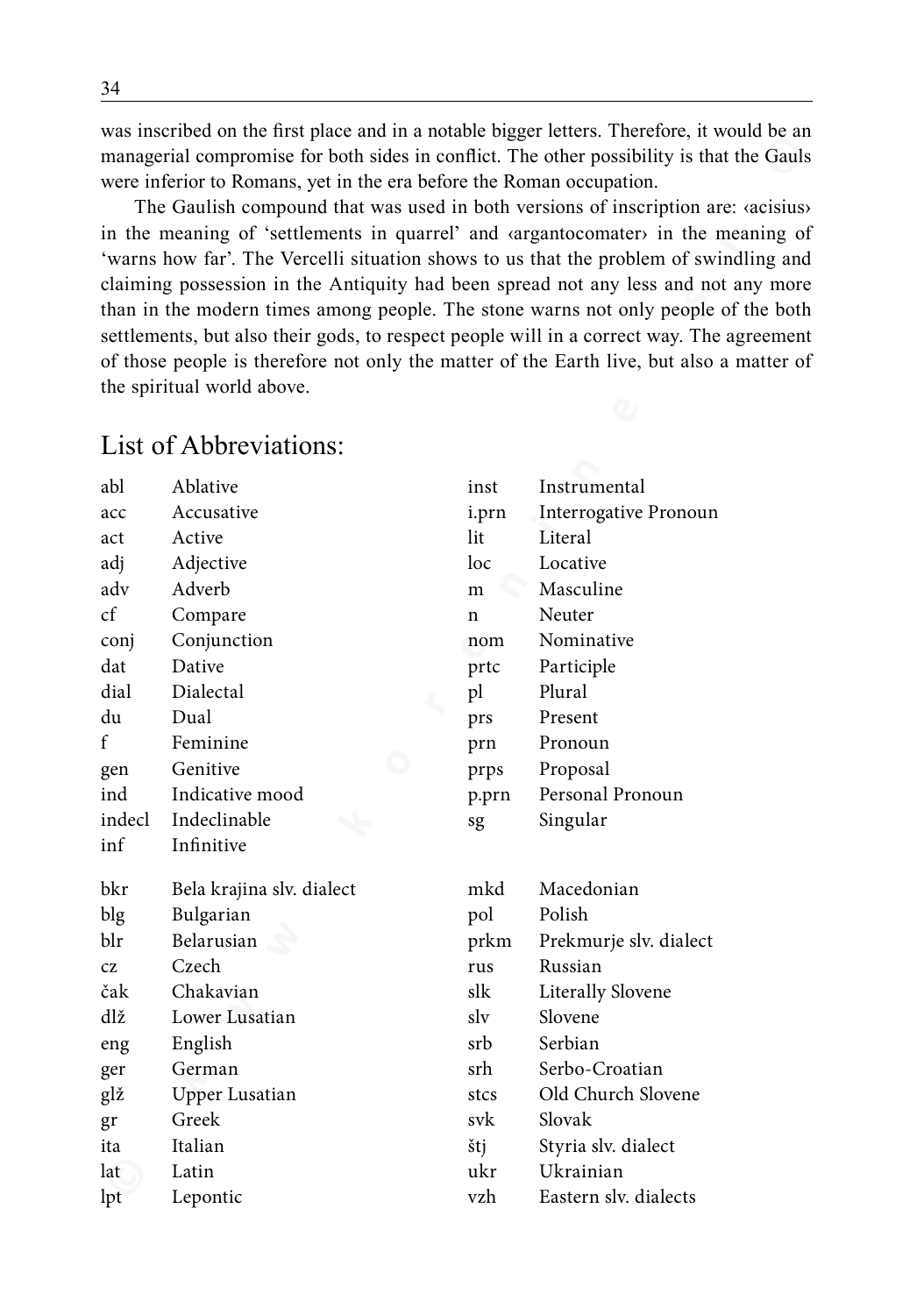# References

- 1. Andres Pääbo, "The Venetic Language", An Ancient Language from a New Perspective: Final, Apsley, Ontario, Canada 2013, p.95,194-5,217,392,405,437,529, http://books.google.si/books?id=f899xH\_quaMC
- 2. Ralph Haeussler, Becoming Roman?, Left Coast Press, Walnut Creek 2013, pp.118–20, http://books.google.si/books?id=-atbAAAAQBAJ
- 3. Recueil des inscriptions gauloises (RIG) 2.1, Trismegistos, acc.: Dec. 2 2015, http://www.trismegistos.org/tm/detail.php?tm=218859
- 4. VC·1.2, "Lexicon Leponticum Vercelli boundary stone", Vienna University, acc.: Jan. 31 2016, http://www.univie.ac.at/lexlep/wiki/VC%C2%B71.2
- 5. Michel Lejeune, Manuel de la langue Vénète, Carl Winter Universitätsverlag, Heidelberg 1974
- **CEP (FIGCS)**<br> **CEP (FIGCS)**<br> **P EXECT (FIGCS)** (Data (Data 2013), 995,194-5,217,392,405,437,529,<br> **Proper String (Apply, Olutric, Canada 2013, 995,194-5,217,392,405,437,529,<br>
<b>Proper String Roman?**, Len Crass Press, Wal 6. Toward a phylogenetic chronology of ancient Gaulish, Celtic, and Indo-European, "Bilingual inscription of the stone of Vercelli", pnas.org, acc.: Jan. 31 2016, http://www.pnas.org/content/suppl/2003/06/27/1331158100. DC1/1158SuppAppendix.html
	- 7. Tibiletti Bruno & M.G., La nuova iscrizione epicorica di Vercelli, vol.1976, Classe di scienze morali, storiche e filologiche, Aug. 31 1976
	- 8. Bernhard Maier, Die Kelten: ihre Geschichte von den Anfängen bis zur Gegenwart, 2nd Edition, C.H.Beck, München 2003, p.100, http://books.google.si/ books?id=9Yu24J98LkoC
	- 9. Vinko Vodopivec, "Nekaj galskih napisov", Proceedings of the 5th International Conference, Origin of Europeans, Jutro, Lublana 2007, pp.163–4
- 10. Václav Blažek, Gaulish language, Filozoficka fakulty Brno, Brno 2008
- 11. Dea / A de Gregorio, Civilization of Latin, the first century BC stele bilingual Latin-Celtic Vercelli, Stock Photo, acc.: Apr. 10 2018, https://www.agefotostock. com/age/en/Stock-Images/Rights-Managed/DAE-88004386
- 12. Mark Lublanski, The RI Inscriptions and Their Relations to the Veneti, Jutro, Lublana 2017
- 13. Latin-English Dictionary, Perseus Digital Library, acc.: Jun. 15 2016, http://www.perseus.tufts.edu/hopper/resolveform?type=start&lookup=&lang=la
- 14. Fran Wiesthaler, Latinsko-slovenski slovar F-K, Kres, Lublana 1999
- 15. Fran Wiesthaler, Latinsko-slovenski slovar A-Col, Kres, Lublana 1993
- 16. Fran Wiesthaler, Latinsko-slovenski slovar Coll-Ex, Kres, Lublana 1995
- 17. Fran Wiesthaler, Latinsko-slovenski slovar Sid-Z, Kres, Lublana 2007
- 18. Help:IPA for English, Wikipedia, acc.: Jan. 31 2016, http://en.wikipedia.org/wiki/Help:IPA\_for\_English
- 19. Voiced glottal fricative, Wikipedia, acc.: Apr. 3 2015, http://en.wikipedia.org/wiki/Voiced\_glottal\_fricative
- 20. Raetica Character variants, Vienna University, acc.: Feb. 4 2016, http://www.univie.ac.at/raetica/index.php?title=Category:Character
- 21 info@museoleone.it, Museo Leone Vercelli, acc.: Feb. 8 2016, http://www. museoleone.it